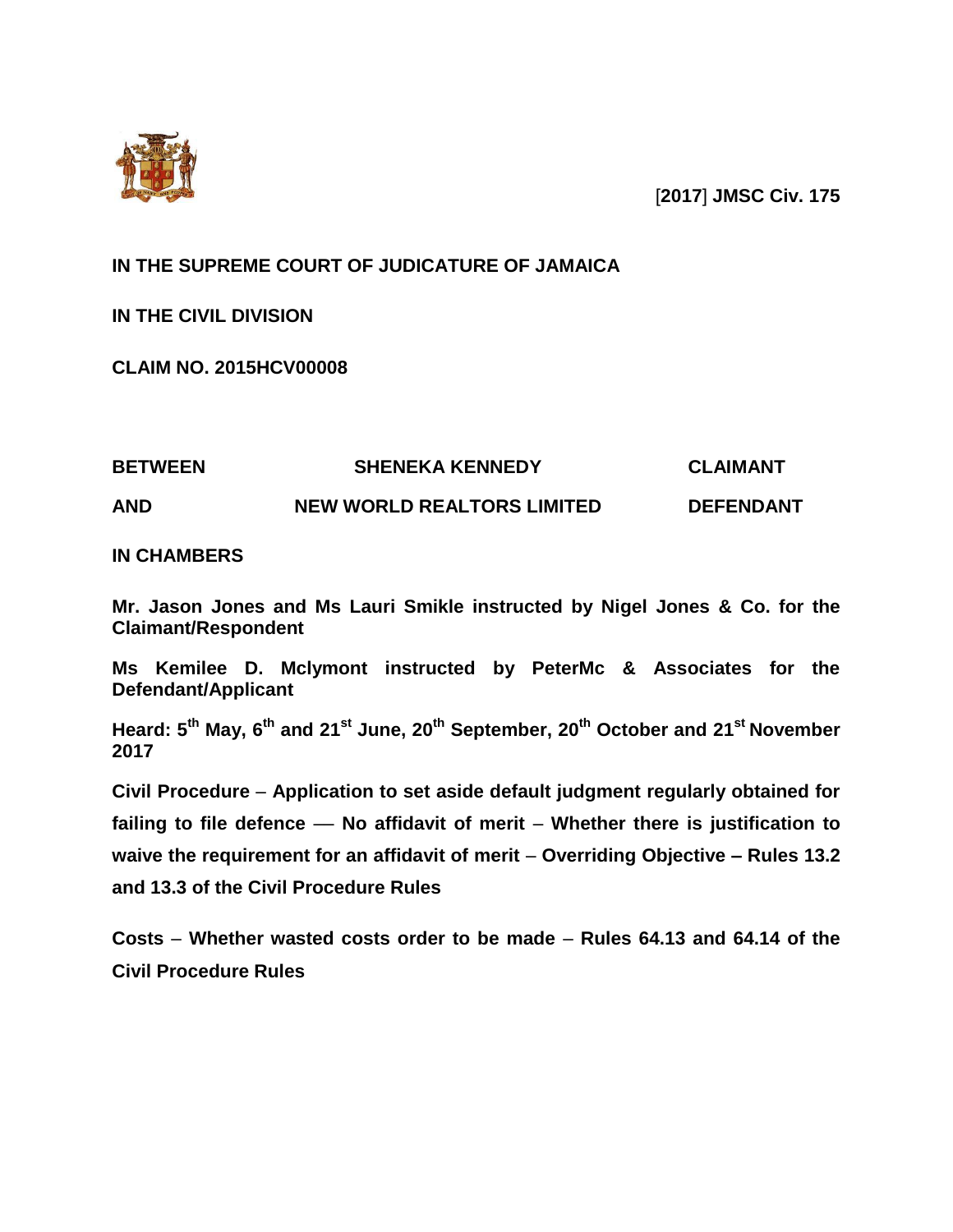#### **COR: V. HARRIS, J**

#### **Background/procedural history**

- [1] On the 5<sup>th</sup> of January 2015, the claimant instituted a claim against the defendant company for breach of statutory duty (pursuant to the **Occupiers' Liability Act**) and negligence. She alleged that two years prior, on or about the  $29<sup>th</sup>$  of October 2012, while delivering mail to the defendant's premises she slipped and fell down the stairs. According to her the stairway was unsafe and in particular there were cracks in some of the tiles and only a partial railing. As a result, she is seeking to obtain damages for injuries which she sustained to her back, as well as, to recover monies for medical and transportation expenses.
- **[2]** The defendant was duly served with the claim form, particulars of claim and the accompanying documents on the  $19<sup>th</sup>$  of January 2015. In response an acknowledgement of service was filed within time, on the  $3<sup>rd</sup>$  of February 2015, in which the defendant indicated its intention to defend the claim.
- [3] On the 9<sup>th</sup> of March 2015, six (6) days after the period for filing the defence expired, the claimant requested that a default judgment be entered for failure to defend in accordance with rule 12.5 of the **Civil Procedure Rules** ('the **CPR**'). The default judgment was entered accordingly and an assessment of damages hearing was scheduled for the 22<sup>nd</sup> of May 2015.
- [4] However, on the 19<sup>th</sup> of March 2015, 15 days after the period for filing the defence expired and 10 days after the claimant secured the default judgment, the defendant filed its defence. The essence of the defence is that the stairway was not unsafe and that it was the claimant who was negligent, or at least contributory negligent. The defendant contends that the claimant failed to exercise proper care in traversing the stairs.
- **[5]** There were a number of adjournments for the assessment of damages hearing. On the  $9<sup>th</sup>$  of March 2016, there was an adjournment to the 22<sup>nd</sup> of November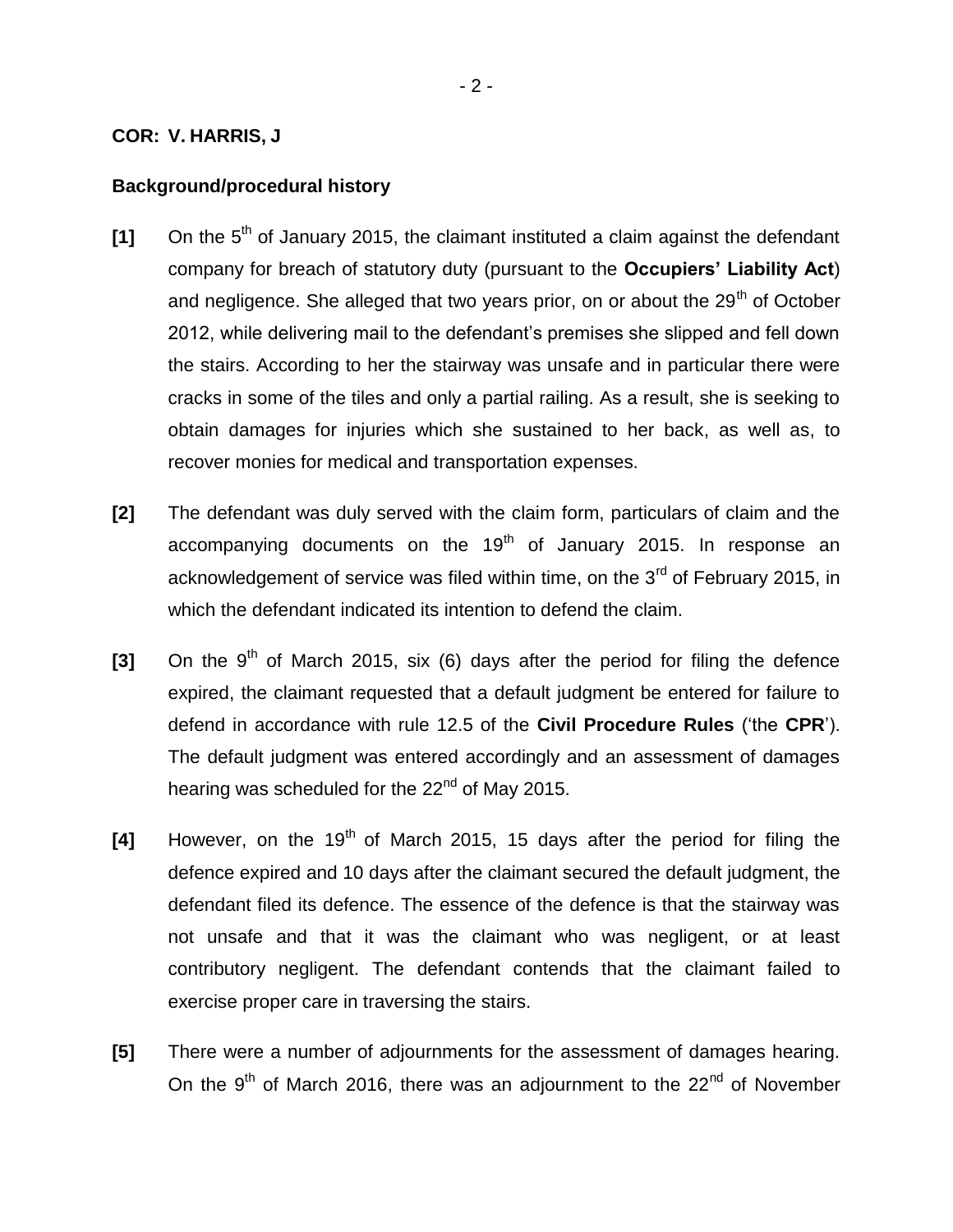.2016 and on that date there was a further adjournment to the  $3<sup>rd</sup>$  of July 2017, pending the determination of the instant application to set aside default judgment. On the 21<sup>st</sup> of June 2017, this court made an order to vacate the date for the hearing of the assessment of damages set for the  $3<sup>rd</sup>$  of July 2017 and ordered that the hearing be set for the  $2^{nd}$  of February 2018. Naturally, whether that date will be kept depends on the outcome of the instant application.

## **The defendant's application**

- **[6]** It should be noted that the defendant's notice of application to set aside default judgment was filed on the  $14<sup>th</sup>$  of October 2016, well over a year of being served with the default judgment on the 21<sup>st</sup> of April 2015. The following orders were being sought:
	- *1. That the Applicant's Acknowledgment of Service of Claim Form stands as if filed and served in time.*
	- *2. That any Default Judgment entered herein, be set aside.*
	- *3. Such further relief as may be just.*
	- *. 4. The costs of this application shall be costs in the claim.*
- **[7]** The grounds on which the defendant/applicant relied are:
	- 1. *That the period for the Defendant to file and serve its Defence as prescribed in the Civil Procedure Rules, 2002 (CPR) was complied with.*
	- 2. *That pursuant to Rules 13.2(1)(b) [sic] of the CPR, at the time the Claimant requested the default judgment the period for filing and serving a defence did not expire.*
	- 3. *That consistent with CPR 13.3(1) the Defendant has a real prospect of successfully defending the claim.*
- **[8]** The application was originally supported by the affidavit of Ms Sharon Chin, a process server employed to PeterMc & Associates. Ms Chin's affidavit was filed on the  $14<sup>th</sup>$  of October 2016 and sworn to by her on the  $10<sup>th</sup>$  of October 2016.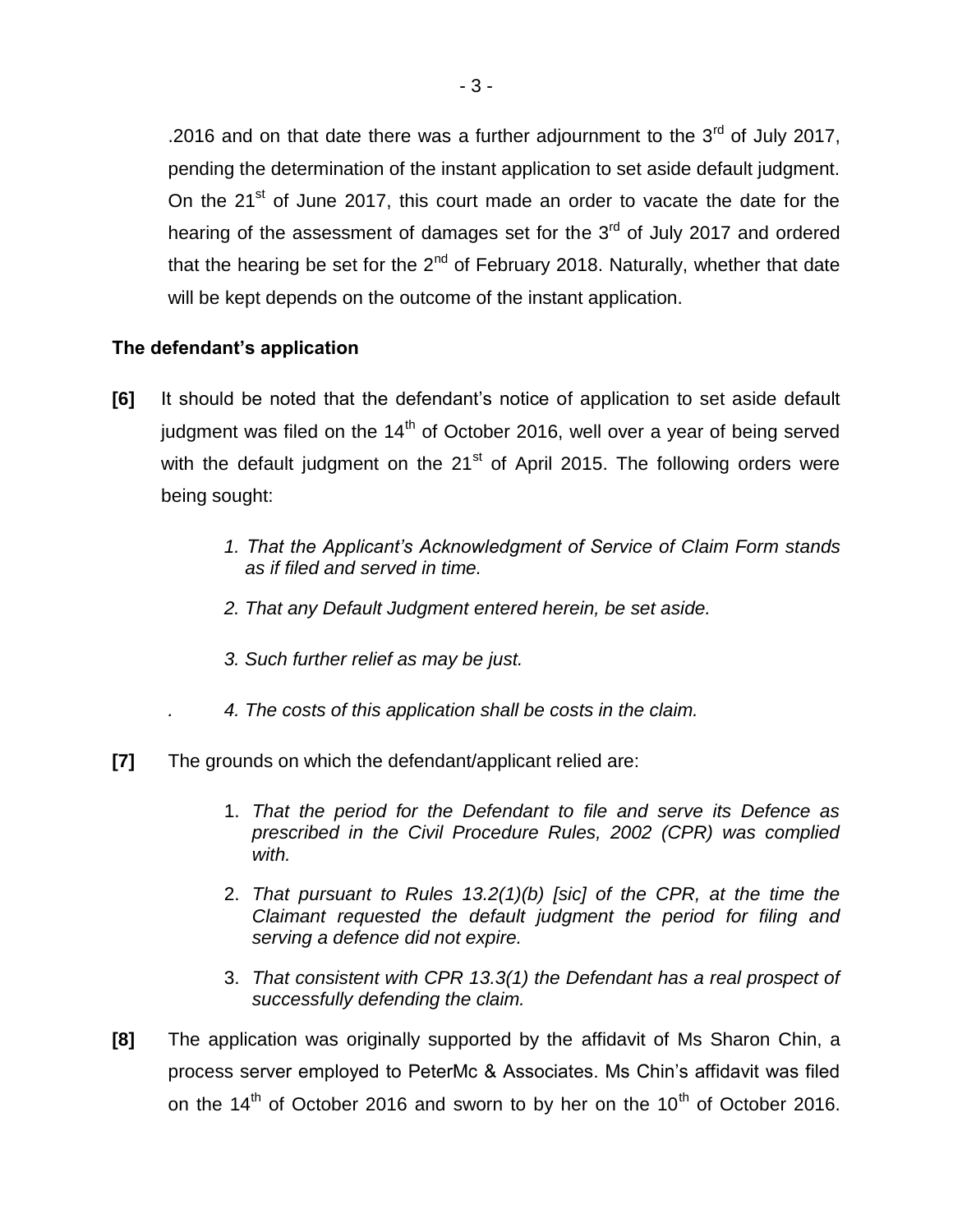Exhibited to Ms. Chin's affidavit (as 'SC-1') was a copy of the defence filed on the  $19^{th}$  of March 2015.

- **[9]** As may be observed, the application was based on a factual inaccuracy. It is apparent that counsel for the defendant/applicant Ms Mclymont was of the mistaken view that the defence was filed within time and that it was the acknowledgement of service that was filed out of time. Accordingly, she made the application pursuant to **CPR** 13.2, on the basis that the default judgment was irregularly obtained.
- **[10]** When the matter came before this court on the 5<sup>th</sup> of May 2017, Ms Mclymont conceded that the defence was in fact filed out of time and was permitted to file a supplemental affidavit in support of an application to set aside the default judgment, presumably pursuant to **CPR** 13.3. It should be noted, however, that no amendments were sought to be made to the application.
- [11] This supplemental affidavit was to be filed on or before the 12<sup>th</sup> of May 2017. On the  $15<sup>th</sup>$  of May 2017 the said affidavit sworn to by Mr. Lascelles Poyser, the Managing Director of the defendant company, was filed. The draft defence was not exhibited to Mr. Poyser's affidavit. Mr. Poyser however gave evidence that the failure to file the defence within time was due to *'making efforts to retain an Attorney-at-Law and give instructions in advancing a defence.'<sup>1</sup>* He also stated that compliance was further delayed by the fact that members of staff within the defendant company were *'unable to readily recall details of the incident to assist in putting forward a defence to the claim.'<sup>2</sup>*
- **[12]** Mr. Poyser also admitted in his affidavit that the defendant became aware of the default judgment on the  $21<sup>st</sup>$  of April 2015 and he sought to account for the delay in making the application to set aside over a year later. To this end, he stated

 $^{\rm 1}$  See: paragraph 6 of the Supplemental Affidavit of Lascelles Poyser filed on the 15<sup>th</sup> of May 2017<br><sup>2</sup> See: paragraph 7 of the Supplemental Affidavit of Lascelles Poyser filed on the 15<sup>th</sup> of May 2017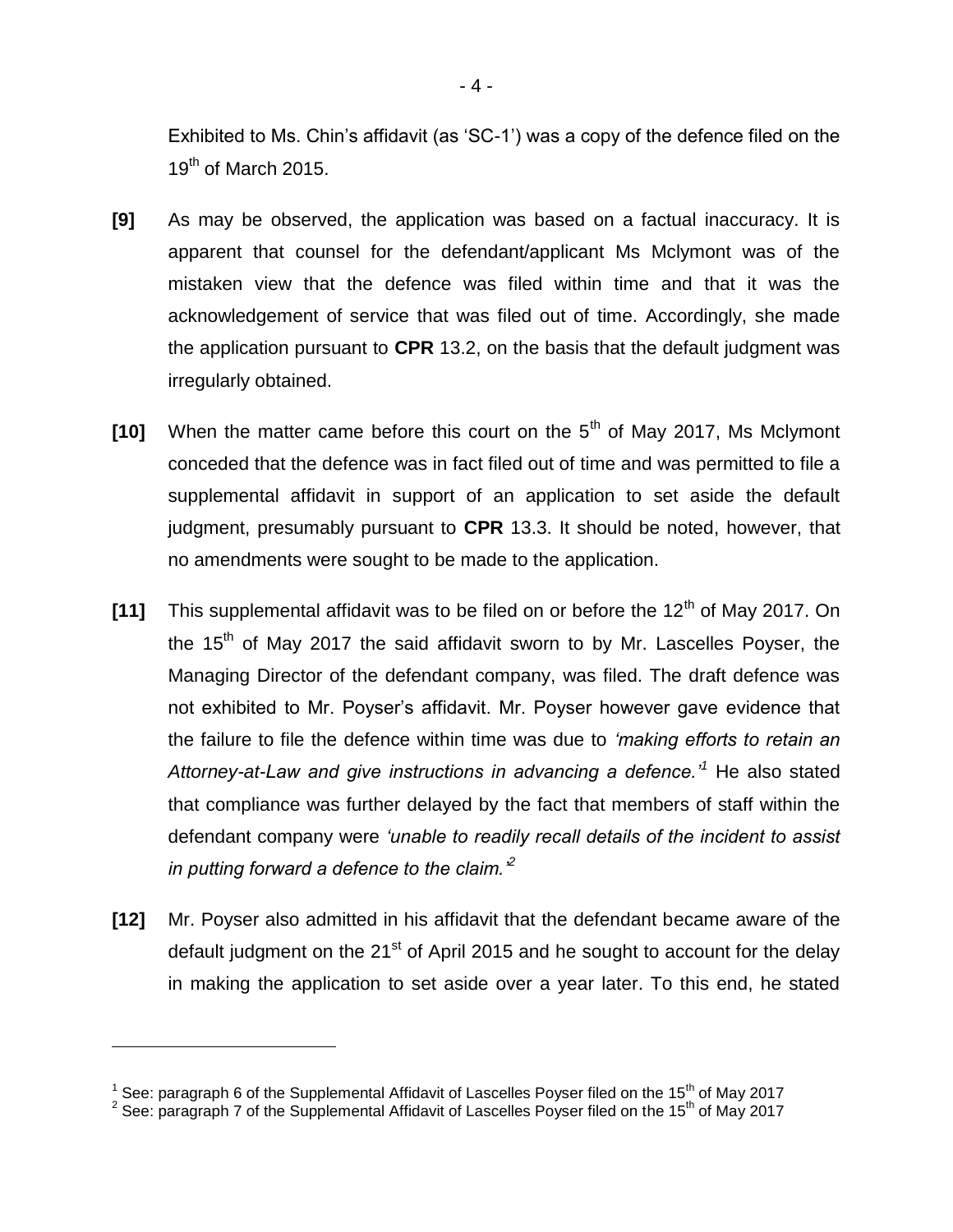that *'the failure to file an application to set aside within an earlier period was due to the fact that the Applicant's Attorney had taken an extended maternity leave. Additionally her Junior Counsel who initially assumed conduct of the matter left the Firm during the period and the successive Junior Counsel required an extension of time to take instructions and prepare complete [sic] and file application.'<sup>3</sup>*

**[13]** Noticeably absent from both Ms Chin's and Mr. Poyser's affidavits was anything in relation to the defence, save for paragraph 12 of Mr. Poyser's affidavit in which he stated: *'That I verily believe that the Applicant has a real prospect of successfully defending the claim herein based on the responses set out in the Defence.'* I will revisit this point subsequently.

#### **Claimant's submissions**

- **[14]** For clarity and comprehension, I will set out Mr. Jones' (counsel for the claimant /respondent) submissions first. Since Mr. Jones' submissions were filed first<sup>4</sup>, much of Ms Mclymont's submissions<sup>5</sup> seem to be in response.
- **[15]** By reference to **CPR** 3.2(3) and 3.2(4), Mr. Jones submitted that the defence was filed out of time and as such the request for default judgment was not premature. Accordingly, he correctly submitted that the default judgment was not irregularly entered, as originally contended by Ms Mclymont. As previously mentioned Ms Mclymont conceded that the default judgment was not irregular and as such the governing rule was **CPR** 13.3 and not **CPR** 13.2.
- **[16]** Having established that this is a case in which the court may set aside or vary the default judgment pursuant to **CPR** 13.3 and not one in which the court must set it aside as of right (by virtue of **CPR** 13.2), Mr. Jones submitted that the application

 $^3$  See: paragraph 10 of the Supplemental Affidavit of Lascelles Poyser filed on the 15<sup>th</sup> of May 2017<br><sup>4</sup> Filed on the 6<sup>th</sup> of June 2017<br><sup>5</sup> Filed on the 20<sup>th</sup> of June 2017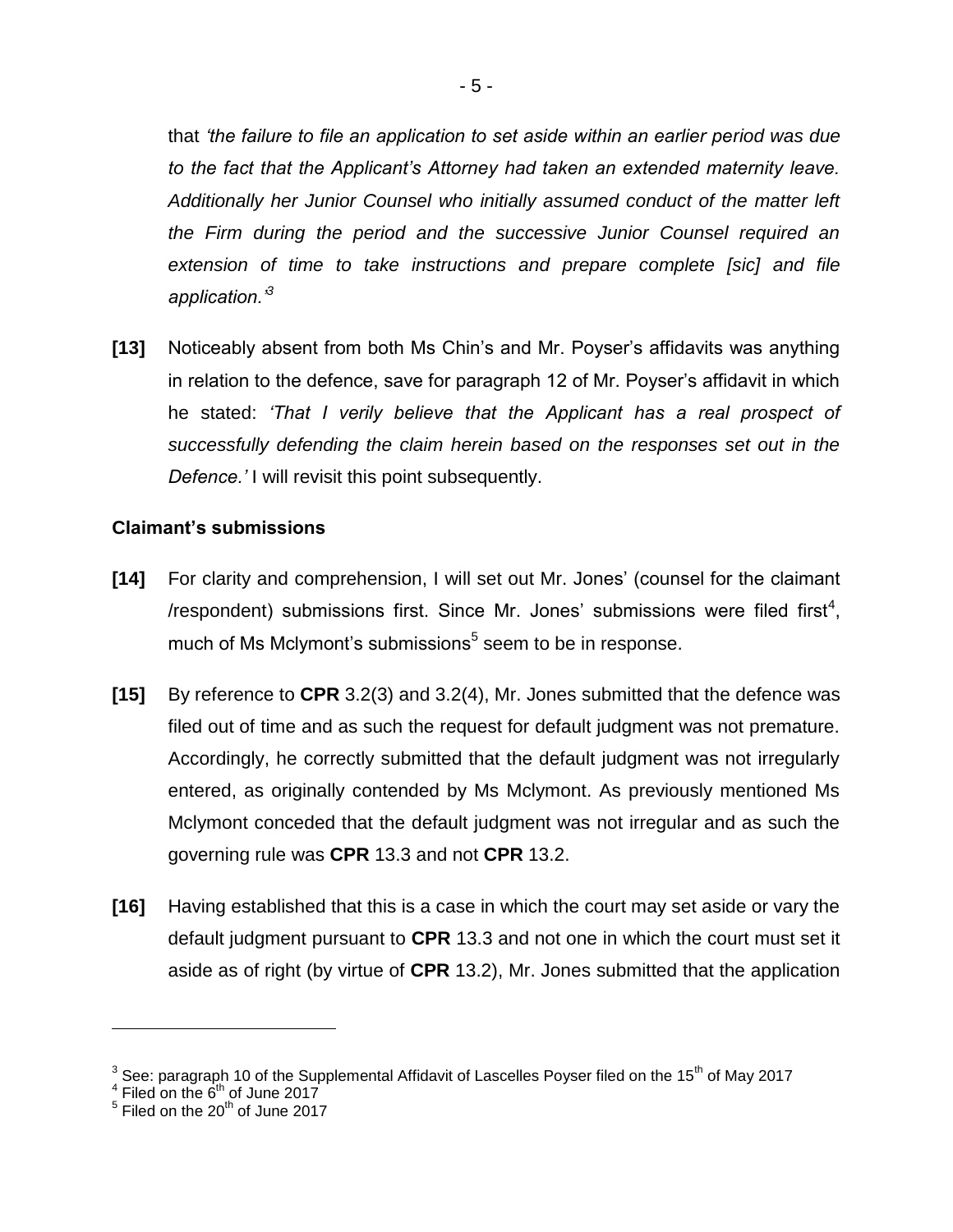must fail as there is no affidavit of merit before the court and as such the defendant has not shown that it has a real prospect of successfully defending the claim.

**[17]** Reliance was placed on the *Joseph Nanco v Anthony Lugg and B&J* **Equipment Rental Limited**<sup>6</sup>, which Mr. Jones submitted is quite similar to the instant case. In particular paragraphs [67] – [69] of the judgment of McDonald-Bishop J (as she then was) were commended to the court:

> *"[67] It is noted that Miss Bennett who is the major affiant for the 2nd defendant has not, in any of her affidavits, set out the case for the 2nd defendant with any particularity or detail. There is nothing in evidence as to the facts on which the defendant is relying to establish its defence. What the 2nd defendant has done instead is to simply exhibit a draft defence to the affidavit along with an investigator's report. The proposed defence must form part of the evidence presented. The facts being relied on must be stated in the affidavit and be attested to by someone who can speak to them from personal knowledge or who can speak to such matters by way of information and belief but with the source of such information and belief disclosed in the affidavit. All this must be evidence on oath. (See CPR 30.3 & 30.4)*

> *[68] In looking at whether the evidence in this case has reached the threshold required, I have particularly observed that Miss Bennett has set out no facts in her affidavit whether in her personal knowledge or from information and belief with source indicated that could be evidence of the defence being relied on. There is no reference to the incident giving rise to the claim and how it happened. It is the draft defence that contains alleged facts which is proposed to be signed by Miss. Bennett.*

> *[69] However, Miss Bennett does not indicate being an eye witness to the incident and there is nothing to suggest that she was present at the time. It means whatever is to be stated by her, on behalf of the 2nd defendant, by way of defence, would be hearsay. There is nothing to indicate what facts she would be able to prove from her own knowledge and what facts are based on hearsay. There is, in essence, no, prima facie, admissible evidence of a defence revealed on the affidavit evidence*  filed in support of the application. The rule in 13.4 is clear that the *application to set aside must be supported by affidavit evidence and the draft defence must be exhibited. The draft defence must reflect the facts on which the defendant is seeking to rely as set out in evidence. In this*

 $6$  [2012] JMSC Civ. 81; upheld on appeal [2013] JMCA Civ 2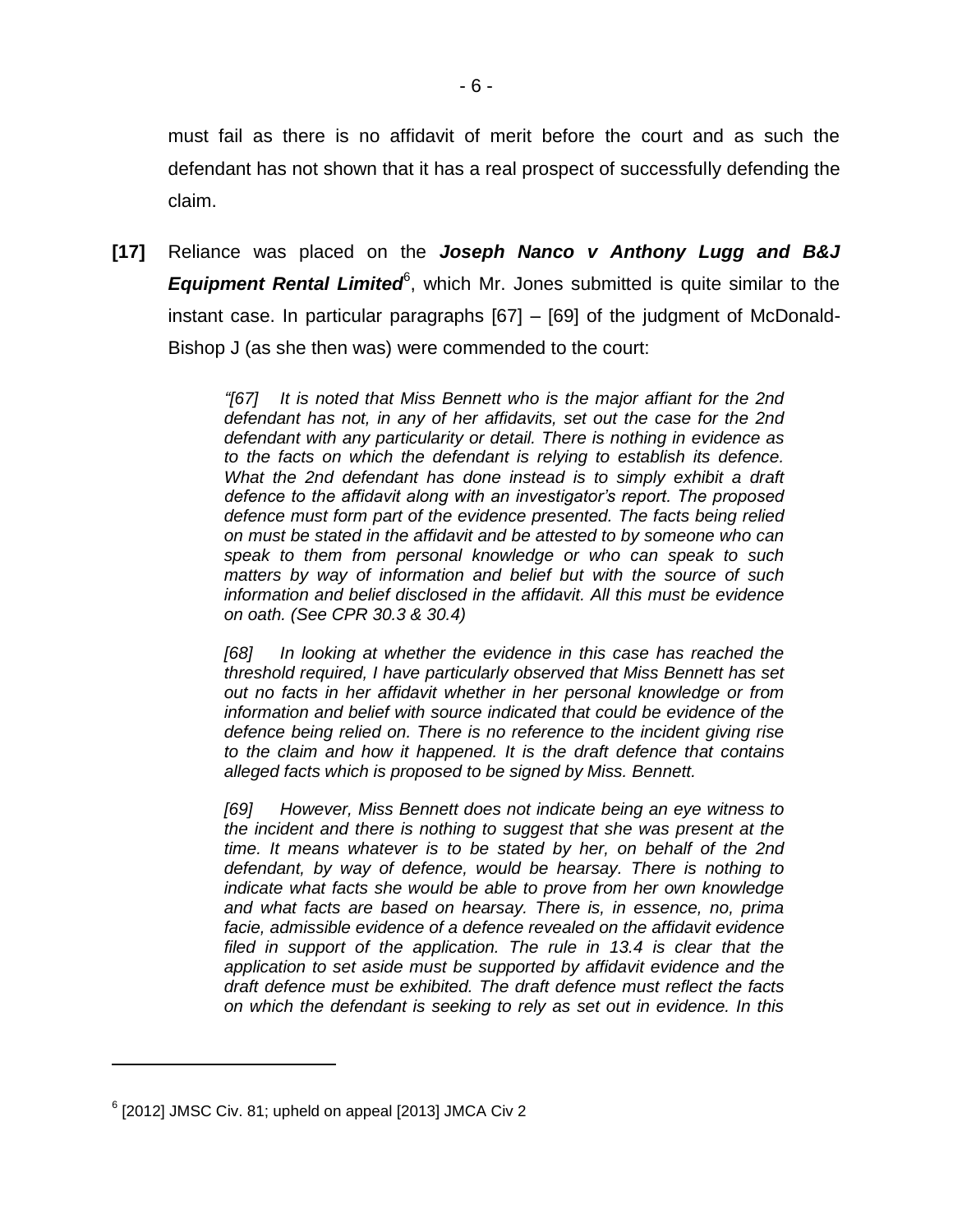*case, none of the facts constituting the defence has been stated on oath as required. The affidavit is certainly not one of merit."*

**[18]** Mr. Jones also referred the court to paragraph [73]:

*"[73] Having examined, the evidence before me in support of the application, I am hard pressed to find a meritorious defence that has a realistic prospect of success. The proposed defence is not evidence of the facts constituting the defence; it is a draft defence clearly predicated on hearsay with no source of the information disclosed in the affidavit evidence. The affidavit is deficient. It is not, as Mrs. Mayhew contends, an affidavit of merit. The defendant has, therefore, failed to satisfy me that it has a real prospect of succeeding on the claim. The primary test for setting aside the judgment has not been satisfied."*

**[19]** He submitted that the court should adopt the same position as the same situation applies. He contends that the draft defence in the instant case is similarly predicated on hearsay with no source of information disclosed in the affidavit evidence. It was emphasised, again, that the defendant has failed to present an affidavit of merit and thus has failed to show that it has a real prospect of successfully defending the claim (per **CPR** 13.3(1)). Reference was also made to the recently decided case of *Kimaley Prince v Gibson Trading &* Automotive Limited (GTA)<sup>7</sup>, wherein McDonald J opined at paragraph [22] that,

> *"…the affidavit of merit ought to disclose facts which constitute the defence and in my view this obligation is not met by exhibiting a draft of the proposed defence which is a separate requirement under rule 13.4(3)."*

**[20]** Even though Mr. Jones submitted that the absence of an affidavit of merit was fatal to the application, he went on to contend that in any event the defendant would also need to satisfy **CPR** 13.3(2) and that it had failed to do so. Mr. Jones strenuously submitted that the delay of approximately one and a half years was unacceptable given that the defendant was aware of the default judgment from the 21st of April 2015. Reference was made to the case of *Sasha-Gaye*

<sup>7</sup> [2016] JMSC Civ 147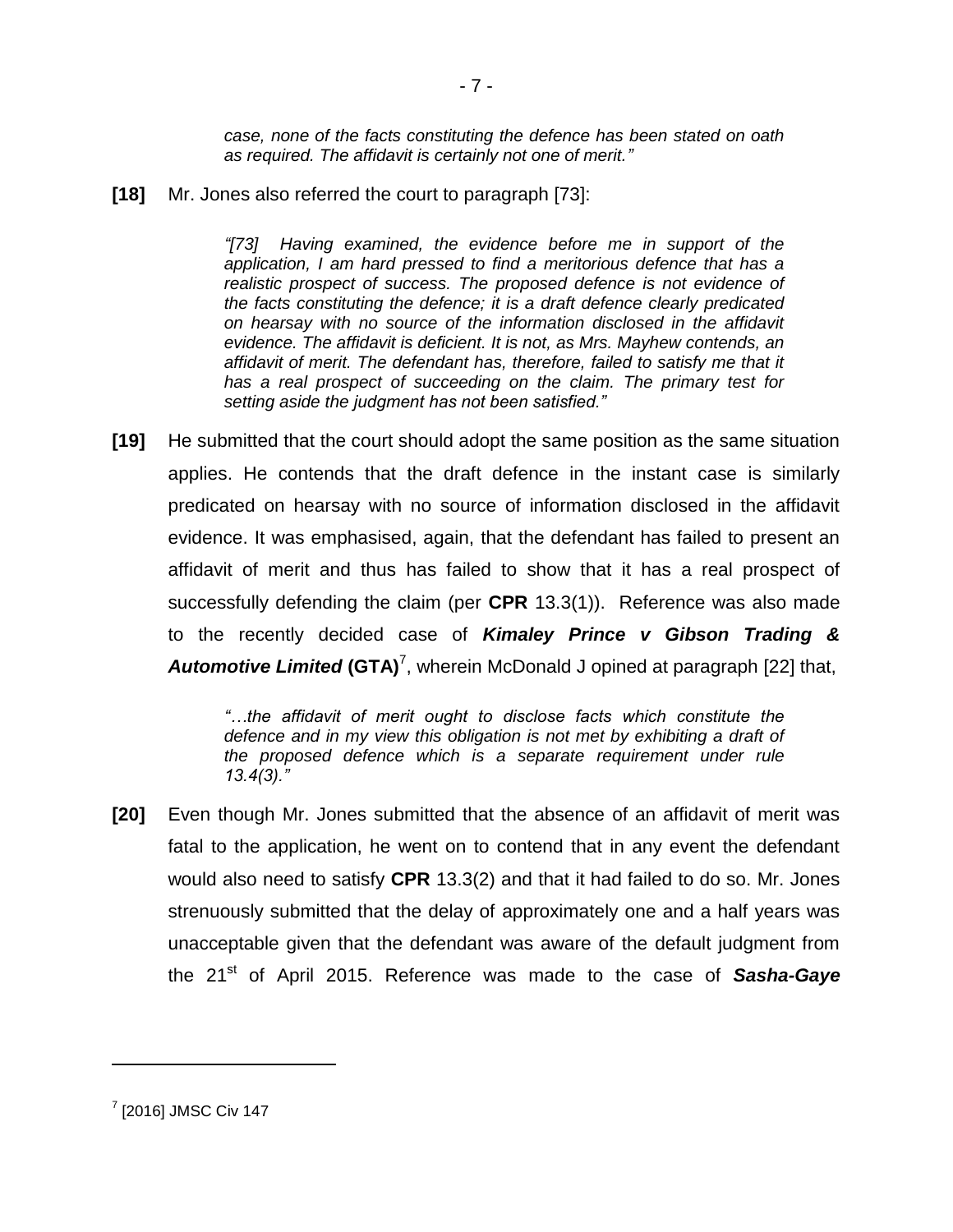**Saunders v Michael Green et al<sup>8</sup>** wherein my brother Sykes J held that two (2) months was too long to be ignored and in the modern era of civil litigation, that time lapse was inordinate. $9$ 

- **[21]** Mr. Jones further submitted that the reason for the delay, contained in the affidavit of Mr. Poyser at paragraph 10 (set out at paragraph [12] herein) was not a good one. He bemoaned the fact that no days were provided as to when Ms Mclymont went on maternity leave, when her junior counsel left, and when the successive junior counsel was given conduct of the file. It was contended that these questions would have to be answered before the court could properly conclude that the application was made as soon as reasonably practicable, given that the delay was inordinate.
- **[22]** Another point taken by Mr. Jones was that paragraph 10 of Mr. Poyser's affidavit constitutes hearsay and is inadmissible. It was contended that Mr. Poyser is speaking of things which took place at his attorney's office and he has not satisfied **CPR** 30.3 which deals with what may be contained in an affidavit. The general rule being that an affidavit may only contain such facts as the deponent, in this case Mr. Poyser, is able to prove from his knowledge.<sup>10</sup>
- **[23]** It was further submitted that even though in interlocutory applications it is permissible for affidavits to contain statements of information and belief, this would require compliance with **CPR** 30.3(2)(b). There has been no such compliance in this case as Mr. Poyser has not indicated which statements are from his own knowledge and which are matters of information and belief (and the source of same). A number of cases were relied on in support. Mr. Jones went further to ask that paragraph 10 be struck out and deemed inadmissible, since

<sup>&</sup>lt;sup>8</sup> (unreported), Supreme Court, Jamaica, Claim No. 2005HCV2868, judgment delivered 27 February 2007<br><sup>9</sup> See: paragraph [14]

 $10$  See: rule 30.3(1)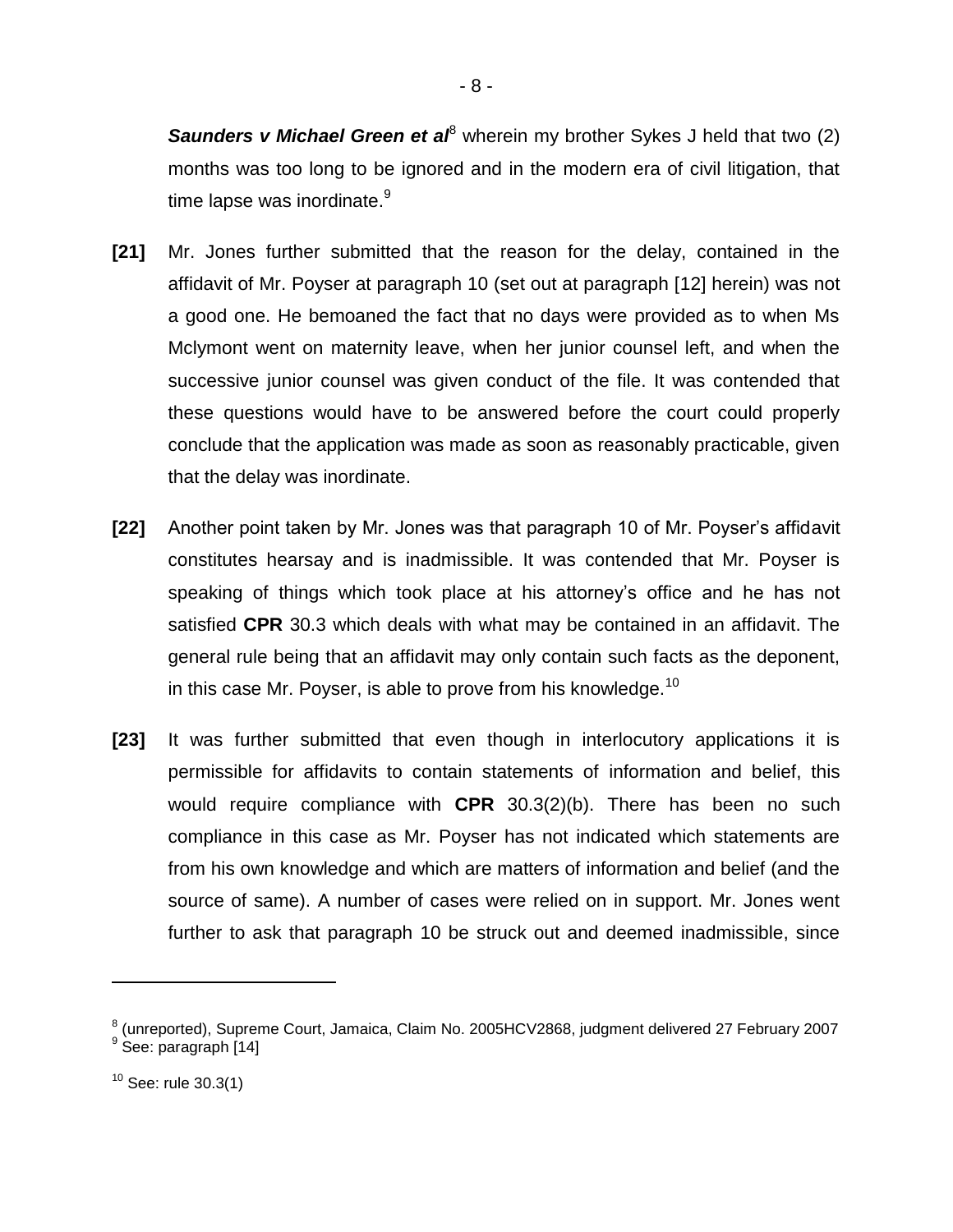Mr. Poyser could have no personal knowledge of those facts and there was no compliance with **CPR** 30.3(2). He further submitted that if this paragraph is struck out then there was no information provided to show that the defendant applied as soon as reasonably practicable.

- **[24]** Issue was also taken with the reasons for the failure to file the defence within time. These reasons were proffered by Mr. Poyser at paragraphs 6 and 7 of his affidavit (set out at paragraph [11] herein). Mr. Jones submitted that the failure to file the defence within time could not have been as a result of efforts to retain an attorney, since the defendant had already retained an attorney from the time that the claim form was served. He emphasised that the said attorney, Ms Mclymont, filed an acknowledgement of service (within time) indicating an intention to defend the claim and the same attorney then filed the defence (out of time).
- **[25]** Mr. Jones further submitted that the failure of staff members to recall the details of the accident is also not a good reason, since the parties were in negotiations prior to the filing of the claim (on the  $5<sup>th</sup>$  of January 2015). Further, it was contended that based on those pre-litigation discussions Ms Mclymont ought to have ensured that all the necessary information was gathered with a view to filing a defence.

## **Defendant's submissions**

- **[26]** In response to Mr. Jones' submission that there is no affidavit of merit before this court, Ms Mclymont made the following submissions which are summarised below:
	- i) the wording of paragraph 12 of Mr. Poyser's affidavit (set out at paragraph [13] herein) purports to incorporate into the affidavit the statement of case set out in the defence and as such renders the affidavit one of merit;
	- ii) some weight ought to be given to the fact that the defence has already been filed and has the requisite certificate of truth attached. Even though this does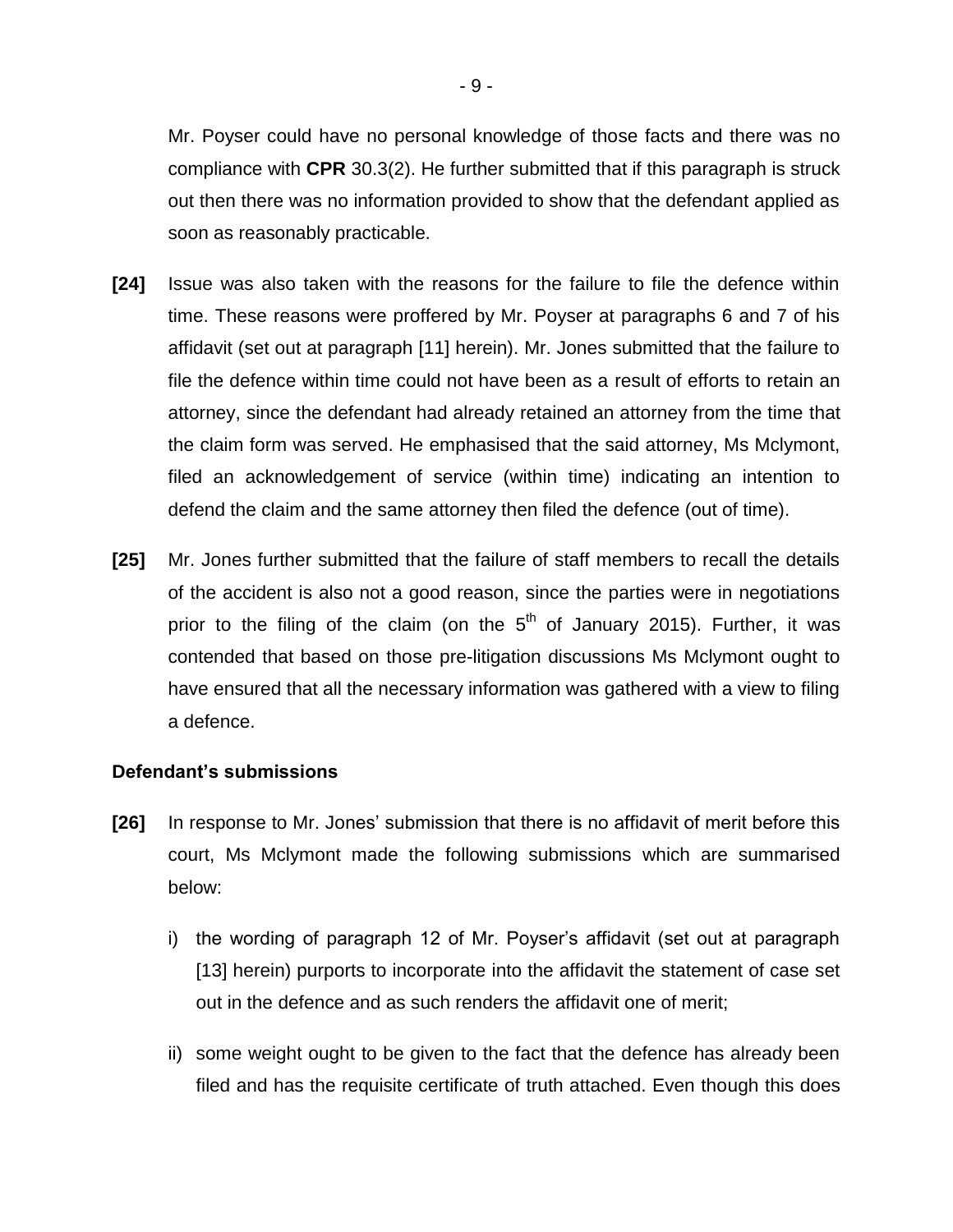not make the defence an affidavit, it was submitted that it renders the defence more than a mere draft defence. Reliance was placed on **CPR** 3.13 (1) which provides that *'The court may strike out any statement of case which has not been verified by a certificate of truth.'* It was contended that in this instance, the defendant has already set out its statement of case, certified the truth of its content and indicated in an affidavit that it will be relied on;

- iii) alternatively, if the court is minded to find that there is no affidavit of merit, it was submitted that there is justification to waive this requirement. Ms Mclymont contends that this is one of those rare circumstances that warrant a departure from the conventional approach. She emphasised that the claim ought to be heard on the merits. She has asked that the court have regard to the nature of the claim, the fact that the defendant is an institutional litigant and that the defence demonstrates that the defendant has a real prospect of success; and
- iv) in support of Ms Mclymont's submission that the defendant has both a sincere desire to contest the claim, as well as, a real prospect of successfully defending the claim, she contends that the defence raises questions of fact and law. It is not a defence of bare denials and even goes further to raise issues of contributory negligence. The court was asked to consider the claimant's medical report<sup>11</sup> which indicates that she suffered from an ear infection and also the opinion that *'ear infections are associated with loss of balance and vertigo. It is possible that this ear infection could have contributed to her fall.'*

 $11$  Dated the 24<sup>th</sup> of May 2013 by Dr. Cecily Thompson of the Erudite Medical Centre & Day Surgery Unit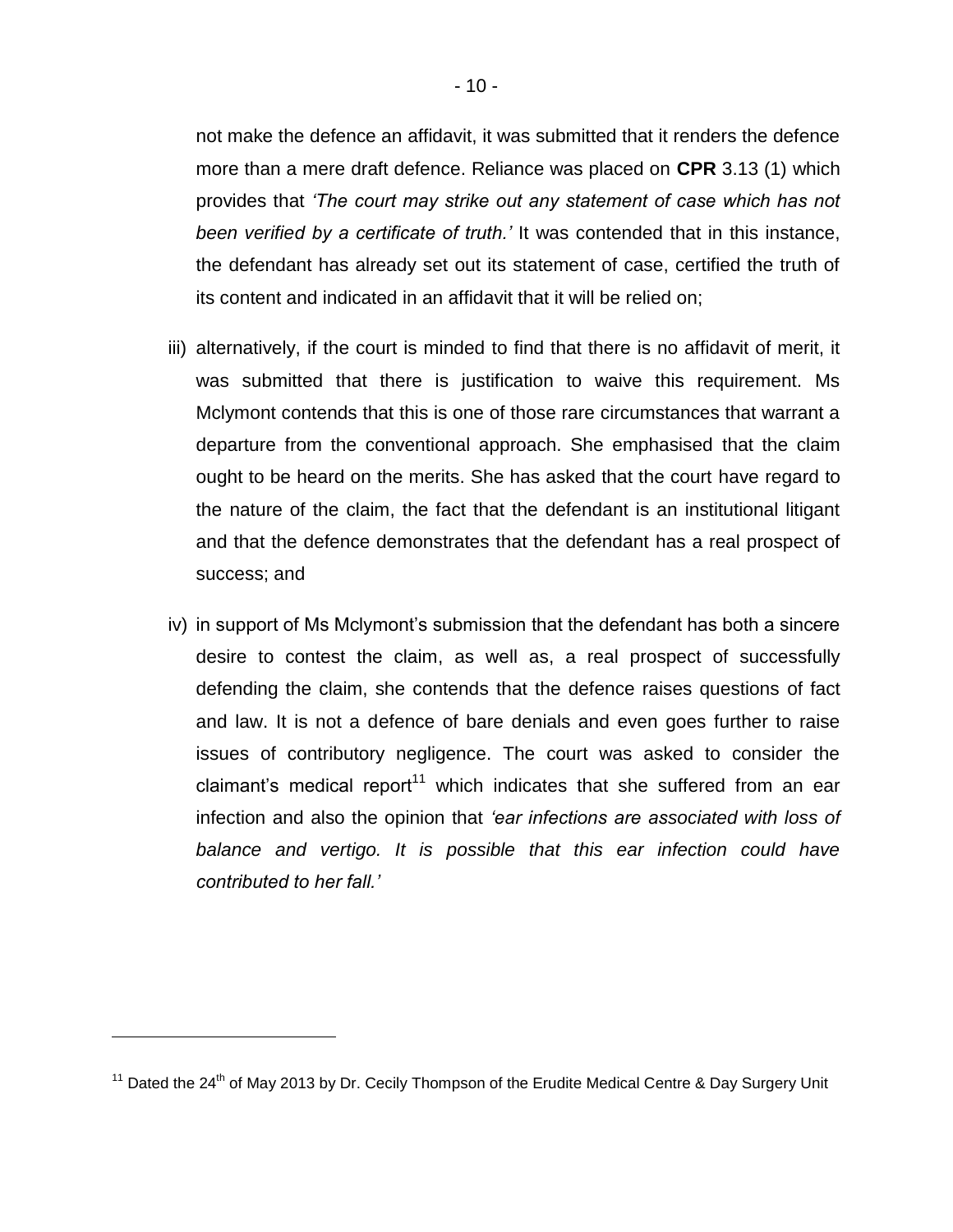- **[27]** With regards to the **CPR** 13.3(2) considerations, Ms Mclymont submitted that the explanation provided by Mr. Poyser at his paragraph 10, is sufficient and is not hearsay. Her precise submissions were:
	- *30. …We submit further that the evidence adduced by Mr. Poyser is evidence that was within his knowledge, information and belief. Pregnancy is a matter of fact and can be verified either during the course of pregnancy or as an end result. This is a matter capable of being within Mr. Poyser's personal knowledge. The matter of whether associates have left or joined a firm is also a matter of fact which can easily be verified from one's own observation or interaction with a firm.*
	- *31. …*
	- *32. …*
	- *33. …*

- *34. We submit that these are sufficient reasons for the delay in filing the application to set aside where Counsel with conduct of the matter must ensure that necessary supervision is provided to the junior charged with preparing the application and also the continuity of the matter with a successive junior. Such are the unfortunate realities of practice [sic] of law which Attorneys must contend.*
- **[28]** Ms Mclymont further submitted that in addition to there being good reason for the delay in filing the application to set aside, that the delay was not excessive nor did it cause undue hardship on the claimant. Reference was made to the case of Victor Gayle v Jamaica Citrus Growers and Anthony McCarthy<sup>12</sup> where Edwards J opined that although the defendant was unreasonably tardy in filing its application to set aside, the primary focus should be on whether the defendant could prove that there was a real prospect of successfully defending the claim. Ms Mclymont submitted that the defendant in **Victor Gayle** had also exceeded a

<sup>&</sup>lt;sup>12</sup> (unreported), Supreme Court, Jamaica, Claim No. 2008HCV05707, judgment delivered 4 April 2011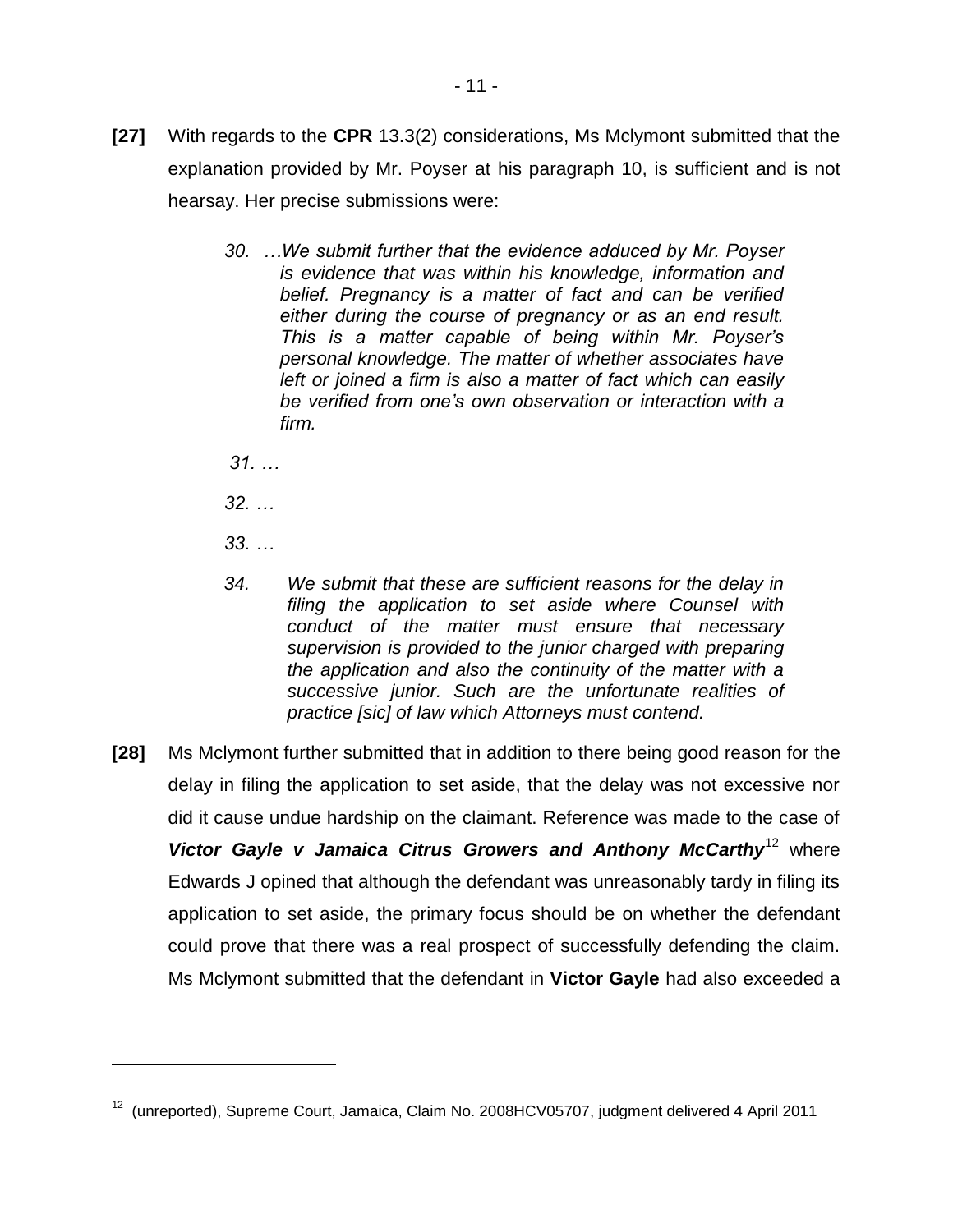year in making its application to set aside the default judgment and this was not found to be manifestly excessive.

**[29]** Reference was also made to the dicta of Phillips JA from *Merlene Murray-Brown v Dunstan Harper and Winsome Harper*<sup>13</sup> and in particular paragraph [30]:

> *"[30] There is just one other matter that I must comment on however that is, the statement made by the learned trial judge that, "by no stretch of the imagination can inadvertence be a good explanation for failing to file defence [sic] in the time stipulated". The fact is that there are many cases in which the litigants are left exposed and their rights infringed due to attorneys errors made inadvertently, which the court must review. In the interest of justice, and based on the overriding objective, the peculiar facts of a particular case, and depending on the question of possible prejudice or not as the case may be to any party, the court must step in to protect the litigant when those whom he has paid to do so have failed him, although it was not intended. (See the St Margaret Insurance case). However, as this was only one part of the court's considerations and based in the view I take of the substantive ground, the application would fail in any event." (Emphasis supplied)*

**[30]** Ms Mclymont submitted that should the court find that the reason provided is insufficient, the defendant should not be held accountable for the actions or the inactions of its attorneys, and should be allowed to answer to the claim based on its merits and in accordance with the overriding objective. Reference was made to the case of *Cynthia Smith v Movac Protection Limited***<sup>14</sup>** where Straw J set aside the default judgment notwithstanding that the delay of one year and three months was inordinate and without a good explanation. Paragraph [33] in particular was commended to the court:

> *"[33] The affidavit of Kevin Savage speaks to the failure to file defence as being due to an administrative error in that the date for filing the defence was entered as 6th November 2014. The Defence was subsequently filed on that date. Ms. Dunn's affidavit also speaks to this. It*

<sup>&</sup>lt;sup>13</sup> [2010] JMCA App 1

<sup>&</sup>lt;sup>14</sup> [2016] JMSC Civ. 75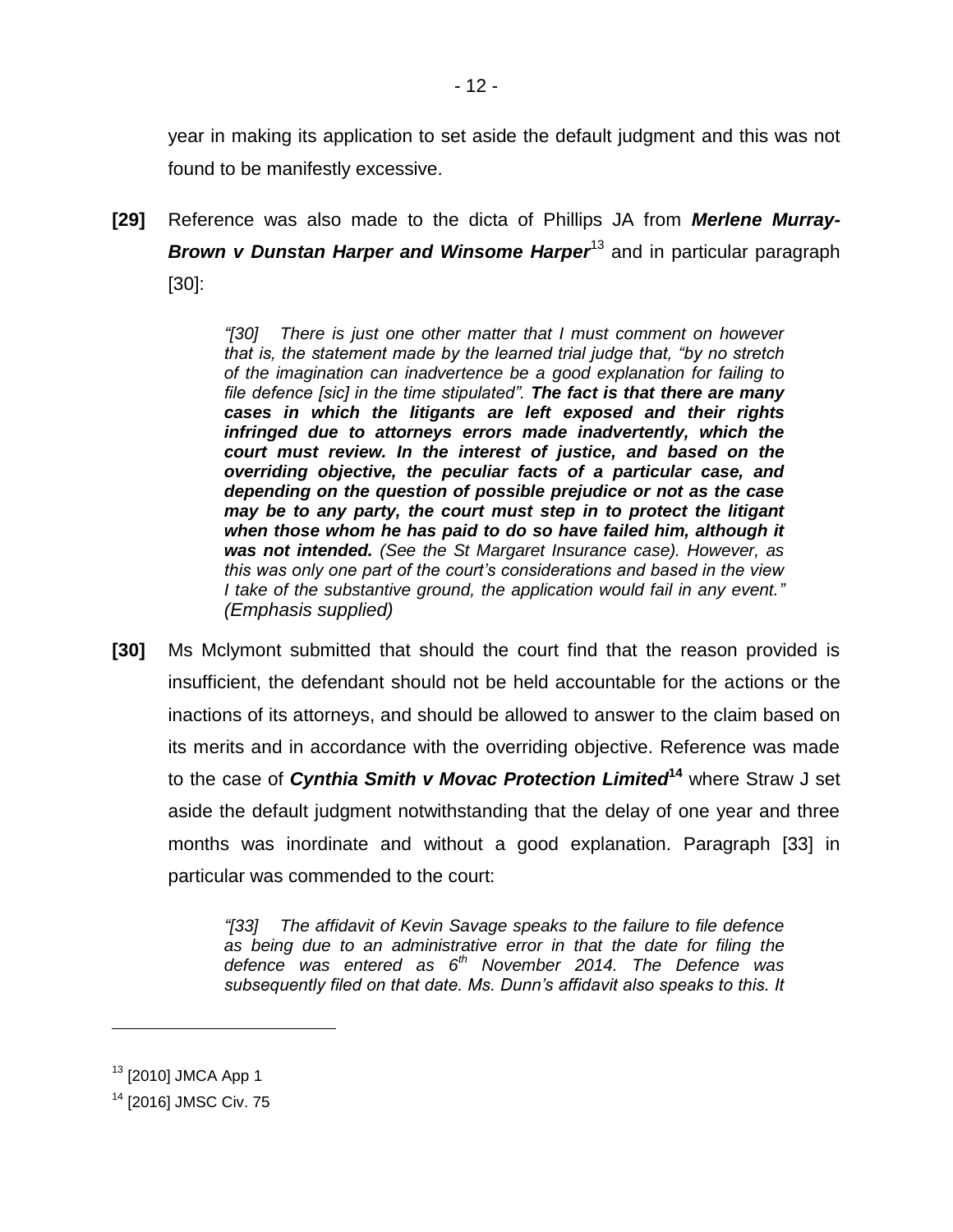*is my opinion that this reason for the late filing can be described as an error by counsel and ought not to be one visited on the defendant. I bear in mind also that the delay, as stated previously was one of 15 days. This certainly cannot be considered inordinate as counsel for the claimant has admitted. In all the circumstances, I am of the opinion that an acceptable reason has been offered for this short delay."*

- **[31]** With regards to the reason for the delay in filing the defence, it was submitted that the reasons contained at paragraphs 6 and 7 of Mr. Poyser's affidavit are 'solid reasons' and ought to be accepted by the court. I think it best to set out Ms Mclymont's written submission on this point:
	- *40. In the instant case the reason was a delay in formulating instructions and retaining Counsel. The Claimant's Counsel submitted that the reason was not sufficient since an acknowledgement of service was filed by same Counsel and negotiations had been ongoing with the Defendant prior to the commencing of the claim. We submit that the reasons provided are in fact very convincing reasons for the delay and the latter argument advance [sic] by Claimant/Respondent's Counsel is in support of our argument. In the practice of law it should be borne in mind that the retainer of Counsel may be limited to a particular undertakings [sic] and that further arrangements may be required for additional actions to be taken. It should also be borne in mind that a litigant is at liberty to determine its Counsel of choice for particular undertakings. We therefore submitted that the statement made by Mr. Poyser regarding retaining Counsel, is not inaccurate, misleading or implausible.*
	- *41. With regard to the formulating of instructions to give Counsel also resulting in delays we rely on the fact that the Defendant/Applicant is an institutional litigant and acts through its servants and or agents. Instructions therefore must come from such sources. Given the date of the accident 2012 [sic] and the vagueness of the allegations surrounding the accident material time, effort, recollection and investigation would have to have been employed to place the Defendant/Applicant in a position to give instructions. We submit also that perhaps the negotiations being had with Counsel for the Claimant/Respondent may have even contributed to the delay as perhaps is customary the Defendant/Respondent would have weighed the nature of those discussions against the need to defend the case.*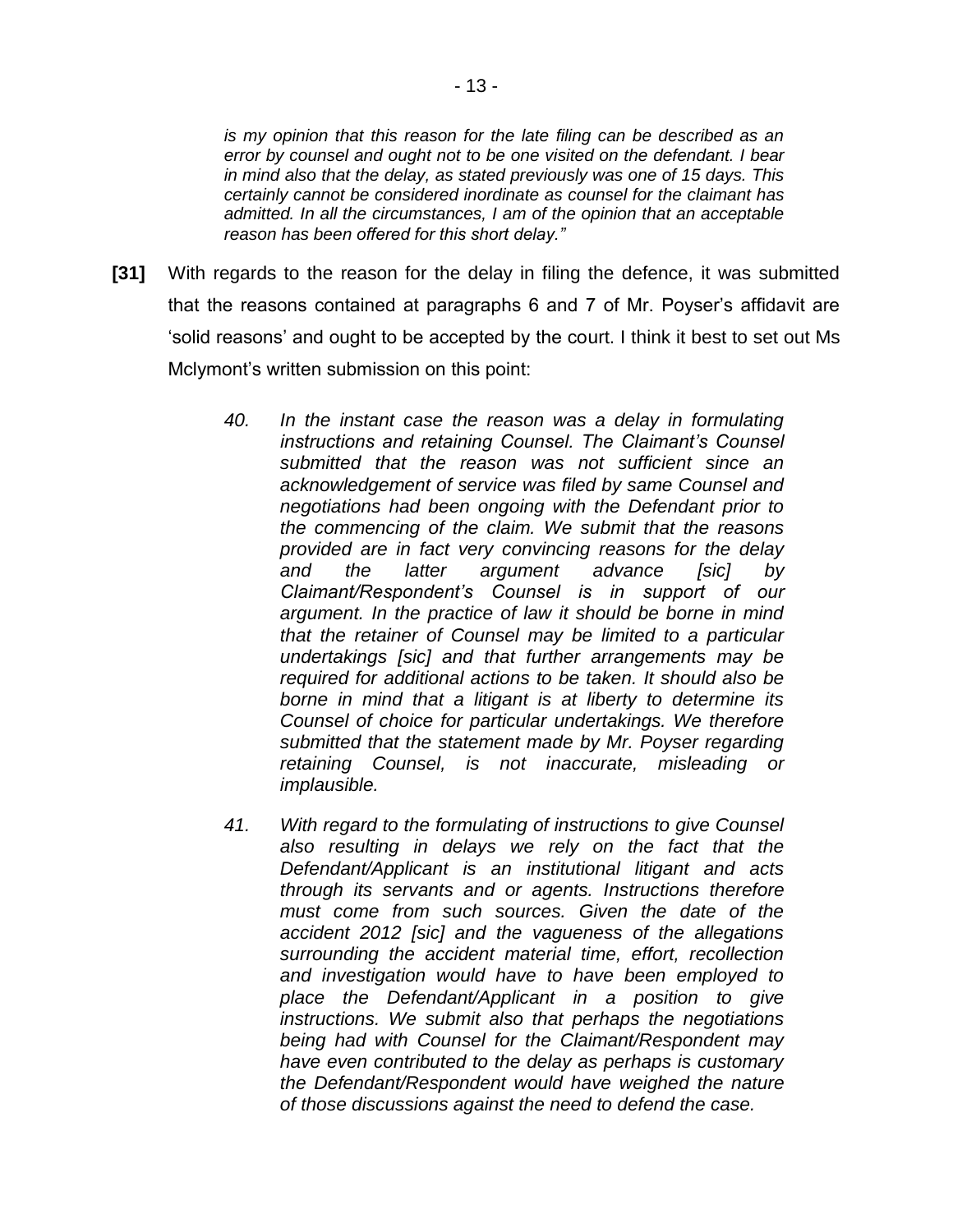- **[32]** On the point of prejudice, it was submitted that the claimant has provided no real evidence that she would be prejudiced by the grant of the application, save for the inability to speedily proceed to assessment of damages. Ms Mclymont contends that this was more akin to an inconvenience than a prejudice.
- **[33]** It was further submitted that while recognising that a default judgment is a thing of value which the claimant should not be quickly deprived, the approach by the court has been to apply the overriding objective of the **CPR**, which grants a discretion in the interest of dealing with matters justly and the preference to allow cases to be decided on its merits rather than be rejected due to a procedural default/ technicality.

## **The Law and Analysis**

**[34]** Notwithstanding the failure to amend the application, it is quite clear that the relief being sought by the defendant are as follows:

*That the default judgment entered on the 9th of March 2015 be set aside; That time be extended for filing the defence; and That the defence filed on the 19th of March 2015 be permitted to stand.* 

This relief is being sought pursuant to **CPR** 13.3 which states:

- *13.3 (1) The court may set aside or vary a judgement entered under Part 12 if the defendant has a real prospect of successfully defending the claim.* 
	- *(2) In considering whether to set aside or vary a judgment under this rule, the court must consider whether the defendant has:* 
		- *(a) applied to the court as soon as is reasonably practicable after finding out that judgment has been entered.*
		- *(b) given a good explanation for the failure to file an acknowledgement of service or a defence, as the case may be.*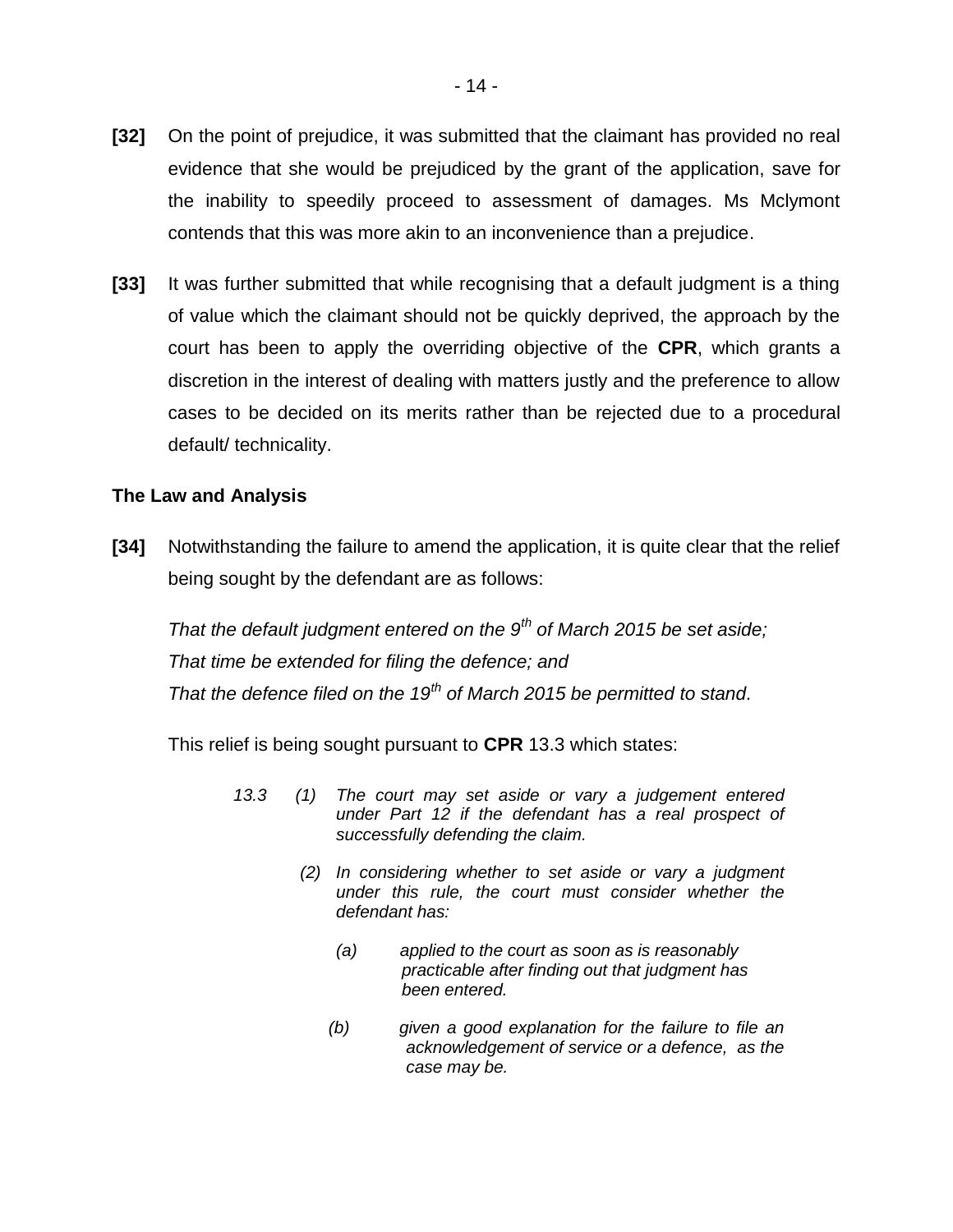*(3) Where this rule gives the court power to set aside a judgment, the court may instead vary it.* 

*(Rule 26.1(3) enables the court to attach conditions to any order.)* 

- **[35] CPR** 13.4 is also relevant as it sets out the procedure:
	- *13.4 (1) An application may be made by any person who is directly affected by the entry of judgment.*
		- *(2) The application must be supported by evidence on affidavit.*
		- *(3) The affidavit must exhibit a draft of the proposed defence.*

## **Procedural errors**

- **[36]** As can be observed from the rehearsal of the procedural history, this is a case which has been characterised by a series of missteps and/or failures on the part of counsel for the defendant.
- **[37]** Firstly, the defence was filed 15 days out of time. No extension of time was sought. It appears to me that perhaps there was a miscalculation of the time. This would explain why the application was made on the basis that the default judgment was irregularly entered. This is also why Ms Chin stated that she was advised by Mrs Rebecca Neil, an associate in the firm, that the defence was filed within time. As an aside, there is a common misconception that the 42 days begin to run after the time for filing the acknowledgement of service. This of course is not the case, the 42 days start to run after the date of service of the claim form (see: **CPR** 10.3).
- **[38]** Secondly, the application to set aside the default judgment was made most belatedly. There is no dispute that the default judgment came to the attention of the defendant on the  $21^{st}$  of April 2015, yet the application was made on the  $14^{th}$ of October 2016, well over a year of being served.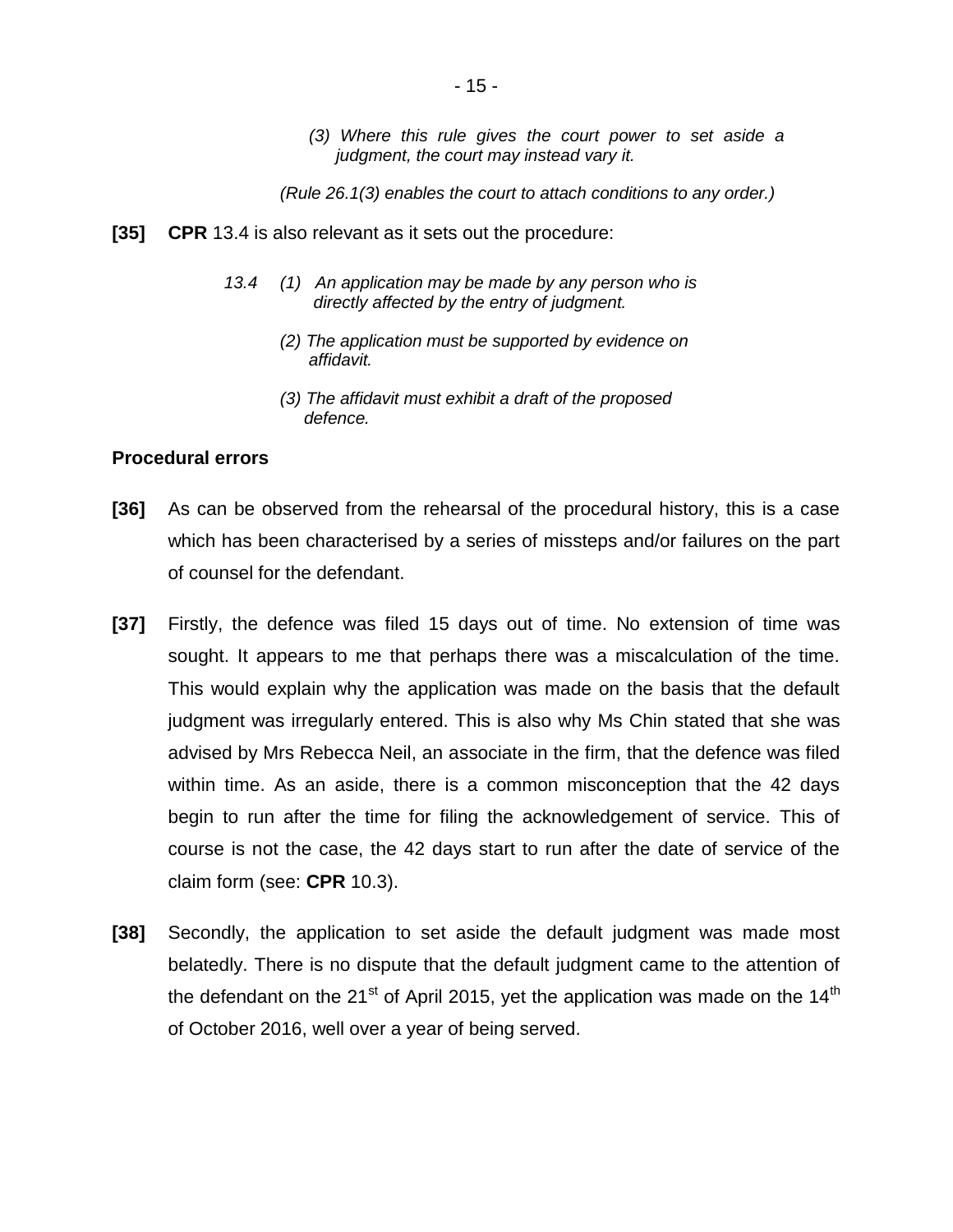- **[39]** Thirdly, the application itself was fraught with errors. As noted previously the relief being sought was in relation to the acknowledgement of service and not the defence. It was also incorrectly made pursuant to **CPR** 13.2 instead of **CPR** 13.3. There was no application to amend the application. *Prima facie*, the supplemental affidavit sworn to by Mr. Poyser was not an affidavit of merit as it did not set out the substance of the defence. Also, it is to be noted that it was filed after the time permitted by the court.<sup>15</sup>
- **[40]** Fourthly, counsel has through her submissions sought to supplement the 'good explanation' for the failure to file the defence within time as well as to account for the delay in making the application to set aside. It seems the defendant may have been better assisted by an affidavit sworn to by Ms Mclymont herself, particularly as it relates to the extreme delay in making the application and/or the inadvertence alluded to in the submissions.

## **Waiver of affidavit of merit**

**[41]** Having regard to the dicta of Lord Atkins from the case of *Evans v Bartlam*<sup>16</sup> it is clear that the court can waive the requirement for the affidavit of merit in rare but appropriate cases. His Lordship opined at page 480:

> *"The principle obviously is that unless and until the Court has pronounced a judgment upon the merits or by consent, it is to have the power to revoke the expression of its coercive power where that has only been obtained by a failure to follow any of the rules of procedure.*

> *But in any case in my opinion the Court does not, and I doubt whether it can, lay down rigid rules which deprive it of jurisdiction. Even the first rule as to affidavits of merit could, in no doubt rare but appropriate cases be departed from."* (Emphasis added)

<sup>&</sup>lt;sup>15</sup> Filed on the 15<sup>th</sup> of May 2017 instead of on or before the 12<sup>th</sup> of May 2017.

<sup>16</sup> [1937] AC 473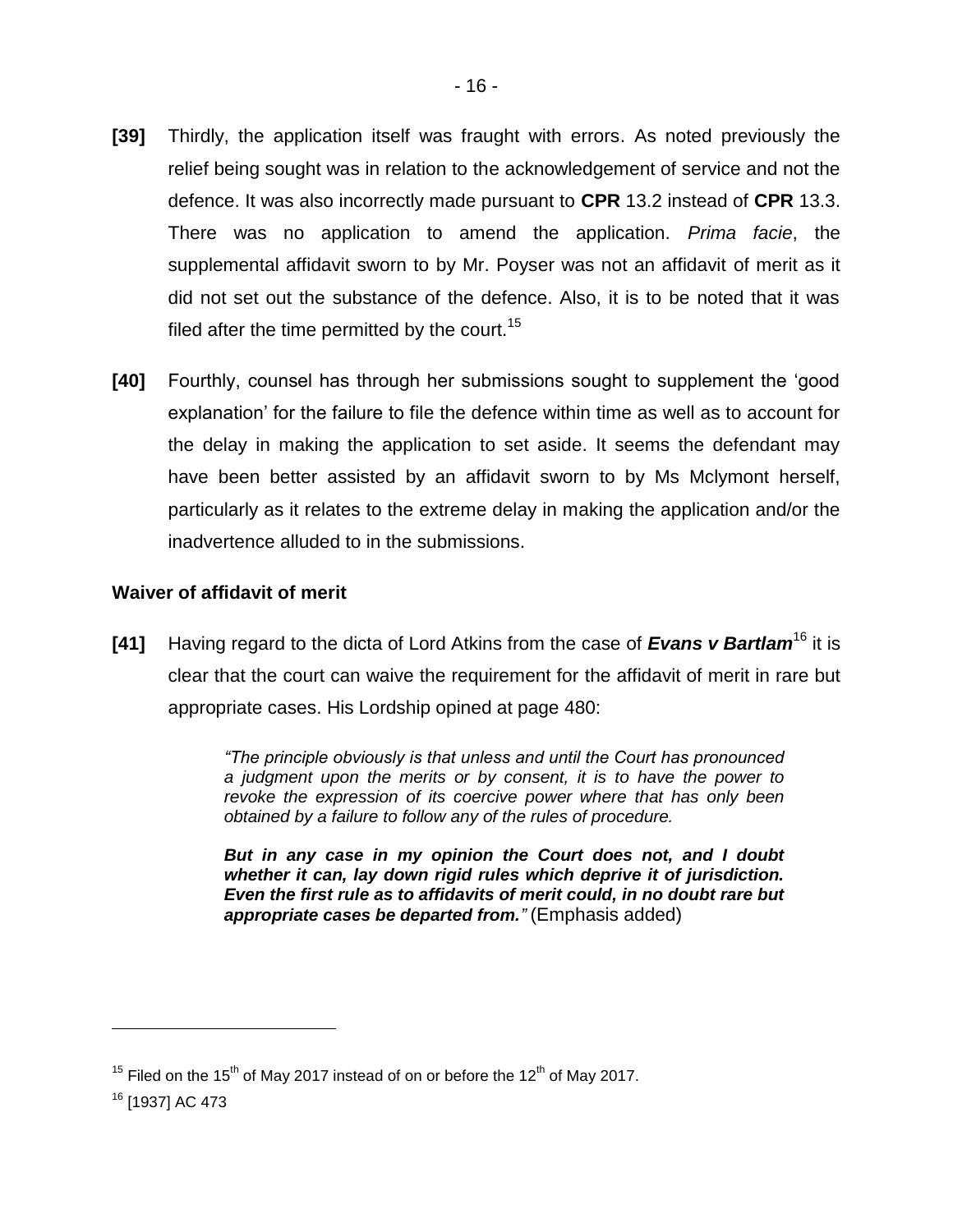**[42]** The reasoning of Lord Atkins was adopted by McDonald-Bishop J (as she then was) and upheld by the Court of Appeal in the case of *B&J Equipment Rental Limited v Joseph Nanco*, <sup>17</sup> I would similarly adopt the reasoning as summarised in paragraph [66]:

> *"[66] It is with all this in mind that I have set out to examine the affidavit evidence filed in support of the application to see the substance and quality of the proposed defence. The evidence put forward in support of the application had prompted Mrs. Mayhew to argue that there is no affidavit of merit. The law is clear that the affidavit must contain the facts being relied on and that the draft defence should be exhibited. In Evans v. Bartlam [1937] A.C. 473, it was said that before a judgment regularly obtained could be set aside, an affidavit of merit was required and when the application is not so supported, it ought not to be granted except for some sufficient cause shown. I do note however, that Lord Atkins, at the same time, has stated that in rare but appropriate cases this requirement could be waived so as not to prevent the court from revoking its coercive powers."* (Emphasis added)

- **[43]** I wish to point out that in **Kimaley Prince** McDonald J at paragraphs [24] to [26] of the judgment considered whether or not there was justification for waiving the affidavit of merit in that case. However, she found that there "were no exceptional circumstances to justify a waiver of the requirement or a departure from the rules."
- **[44]** To my mind therefore, it is clear that the affidavit of merit can be waived. However, I am mindful that this discretion is to be exercised sparingly and only in exceptional circumstances.

## **Real prospect of successfully defending the claim**

**[45]** Based on the authorities, it is clear that the paramount consideration for the court is whether the defendant has a real prospect of successfully defending the claim.

 $17$  [2012] JMSC Civ. 81; upheld on appeal [2013] JMCA Civ 2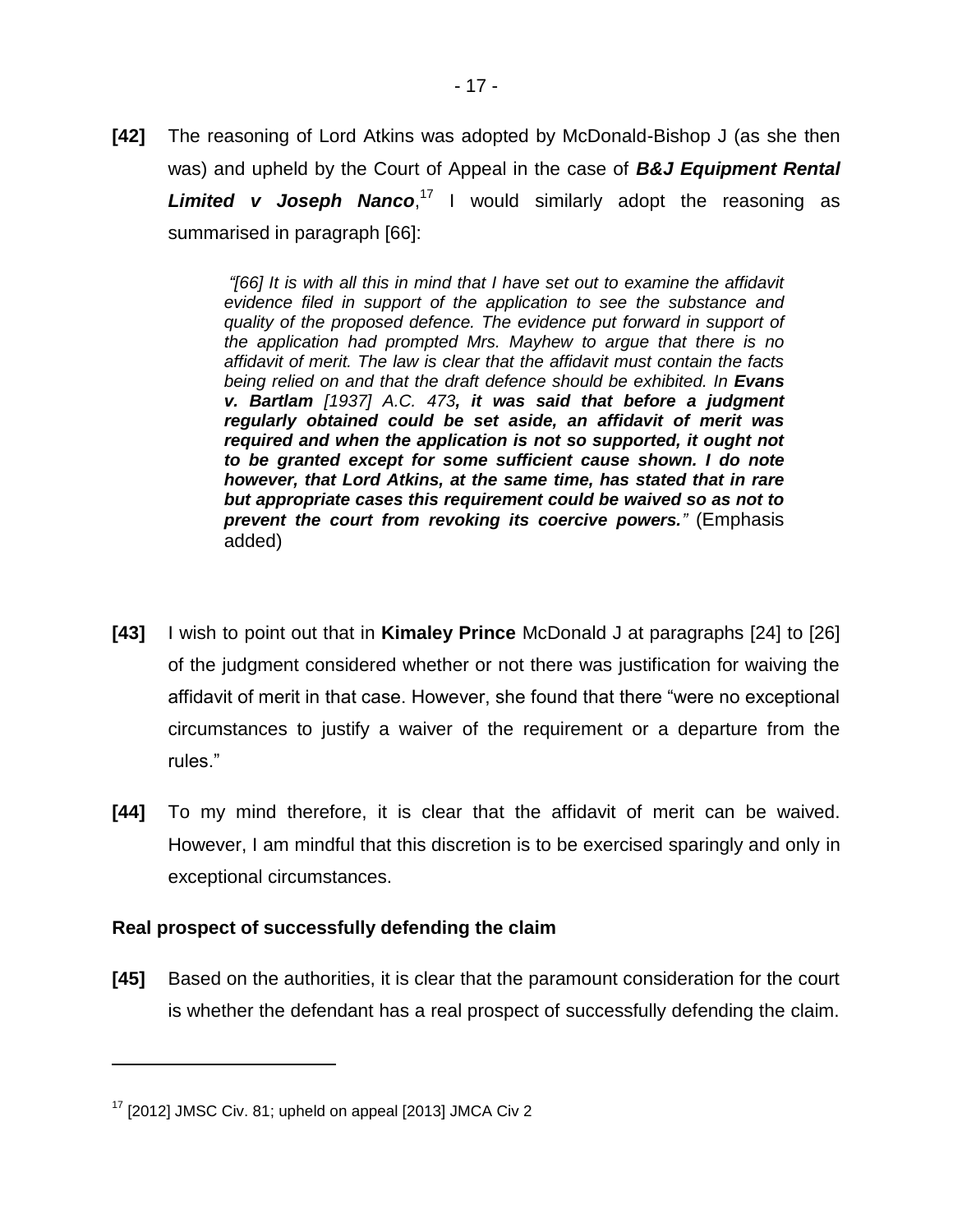In order to make such a determination, the court is to have regard to the evidence. This is why the affidavit of merit is crucial. **CPR** 13.4(2) and (3) set out two distinct requirements, namely that the application must be supported by evidence on affidavit and that the affidavit must exhibit a draft of the proposed defence.

- **[46]** What the defendant has done in the instant case is to exhibit the actual defence (filed out of time) to the affidavit of Ms Chin (which was in support of the inapt application pursuant to **CPR** 13.2). It was not exhibited to the affidavit of Mr. Poyser, nor was the substance of the defence contained in his affidavit. On this point, Ms Mclymont has made a number of submissions which I have already set out (see: paragraph [26] *et seq*).
- **[47]** The first submission is that the affidavit is one of merit by virtue of the wording of Mr. Poyser's affidavit, wherein he stated:
	- *12. That I verily believe that the Applicant has a real prospect of successfully defending the claim herein based on the responses set out in the Defence.*

This in my view does not incorporate the defendant's statement of case into the affidavit. It may also be borne in mind that the defence (draft or otherwise) was not even exhibited to Mr. Poyser's affidavit. As such Mr. Poyser was in essence seeking to rely on pleadings which were irregular (i.e. the defence filed out of time).

- **[48]** I must emphasise that the defence as it stands amounts to irregular pleadings, not evidence. So notwithstanding how enticing Ms Mclymont's submission that the defence has already been filed and contains the requisite certificate of truth, this is not sufficient to elevate it from pleadings to evidence.
- **[49]** The court is however minded to accept Ms Mclymont's alternative submission, namely to waive the requirement for the affidavit of merit. Ms Mclymont contended that this is one of those rare circumstances that warrant a departure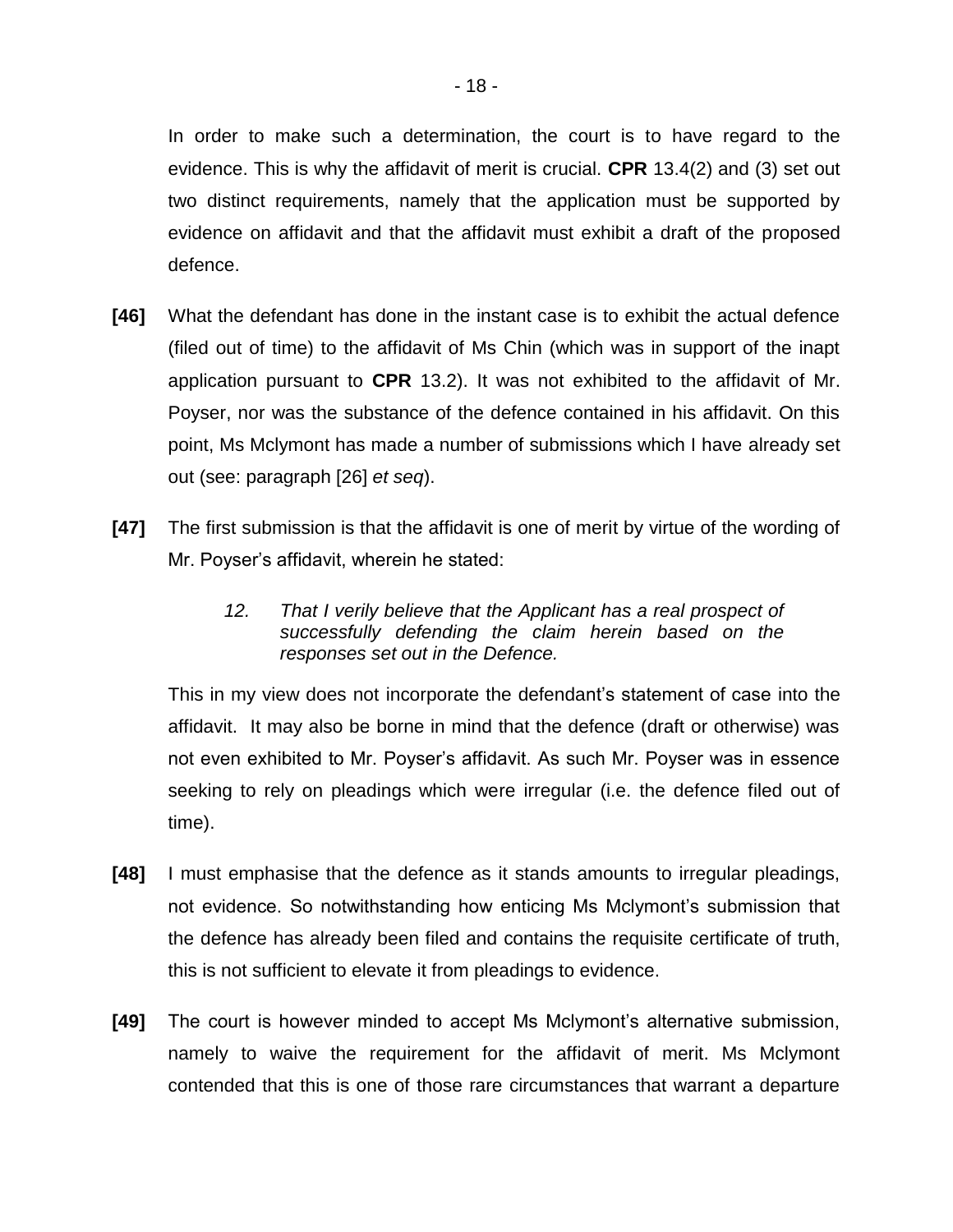from the conventional approach. She emphasised that the claim ought to be heard on the merits. She has asked that the court regard, *inter alia*, the nature of the claim, the fact that the defendant is an institutional litigant and the defendant's sincere desire to defend the claim.

- **[50]** To my mind, the justification for waiving the requirement is three-fold. Firstly, as Ms Mclymont pointed out, there is a portion of the claimant's own statement of case, which raises a potential defence (i.e. contributory negligence). Namely the medical report<sup>18</sup> which states that she suffered from an ear infection and Dr. Thompson expressed the opinion that *'ear infections are associated with loss of balance and vertigo. It is possible that this ear infection could have contributed to her fall.'* This is a most unique/exceptional fact which is peculiar to this claim and a fact which may ultimately enure to the benefit of the defendant in the instant case, if the claim is heard on its merits.
- **[51]** Secondly, as has been stated throughout this judgment (see: paragraphs [36] to [40]) and tacitly acknowledged in Ms Mclymont's own submissions (at paragraphs [29] and [30]), it is clear that the defendant has been failed by counsel. I think it is appropriate in this case for the court to *'step in to protect the litigant when those whom he has paid to do so have failed him.'<sup>19</sup>* I find the word of Phillips JA to be particularly apt and warrant repeating:

*"[30] … The fact is that there are many cases in which the litigants are left exposed and their rights infringed due to attorneys errors made inadvertently, which the court must review. In the interest of justice, and based on the overriding objective, the peculiar facts of a particular case, and depending on the question of possible prejudice or not as the case may be to any party, the court must step in to protect the litigant when those whom he has paid to do so have failed him, although it was not intended. (See the St Margaret Insurance case)…"*

 $18$  Dated the 24<sup>th</sup> of May 2013 by Dr. Cecily Thompson of the Erudite Medical Centre & Day Surgery Unit

<sup>19</sup> See: paragraph [30] of **Merlene Murray-Brown v Dunstan Harper et al** [2010] JMCA App 1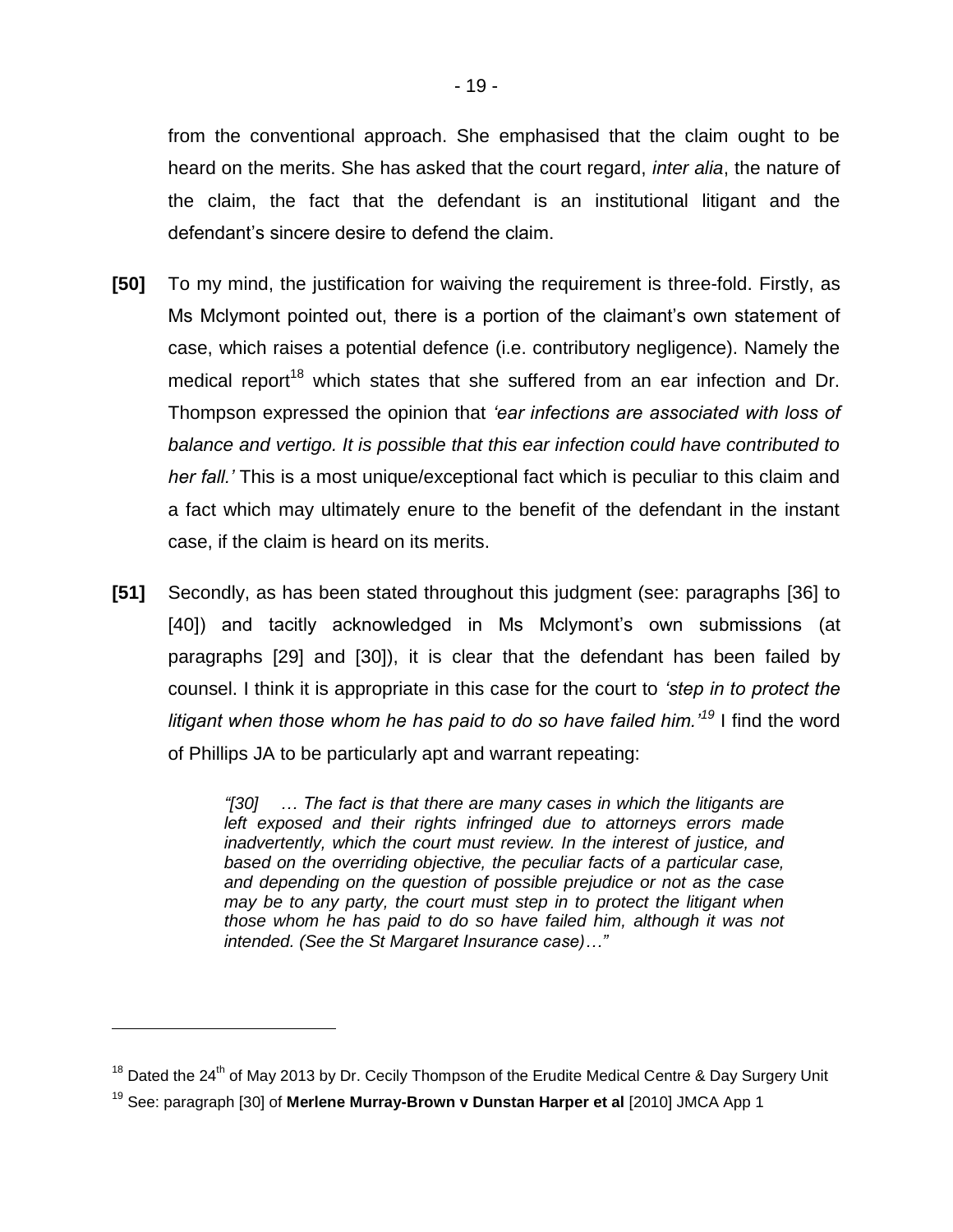**[52]** Finally, it is clear to me that the defendant displayed a genuine intention to defend the claim. I say so for the following reasons:

> a. firstly, an acknowledgment of service was filed in time which stated unequivocally that the defendant intended to defend the claim;

> b. secondly, a defence was filed, albeit out of time by 15 days. I do not consider that this delay (in relation to the filing of the defence only) was inordinate. However, this cannot be ascribed to the defendant but rather to its attorneys. Although I placed little to no reliance on the defence that was filed, I have noted, nonetheless, that it raises certain issues of facts and law which in my view ought properly to be ventilated at trial, especially in light of the claimant's own medical report;

> c. thirdly, when the defendant became aware of the default judgment, it made efforts to have it set aside by bringing this fact to the attention of its attorneys. It was they who failed to make the application to do so in a timely manner. I observed from Mr. Poyser's affidavit (assuming that it was not based on hearsay) that he was able to speak to the absence of Ms Mclymont from office due to extended maternity leave, the departure from the firm of the junior counsel who was assigned (in Ms Mclymont's absence), as well as, the need for the attorney who was eventually assigned to take instructions in order to prepare, complete and file the application. This evidence, in my judgment, tend to show that the defendant did attend upon its attorneys to have the default judgment set aside, and demonstrate an ardent desire on its part to defend the claim; and

> d. finally, as was indicated above, when the application was eventually made it was fraught with procedural errors. As I have stated, having considered all the circumstances, it is my belief that the defendant was "left exposed and failed" by counsel.

**[53]** Therefore, I find that this matter meets the threshold of being "the rare but appropriate case" to justify the waiver of the affidavit of merit and I have exercised my discretion and done so.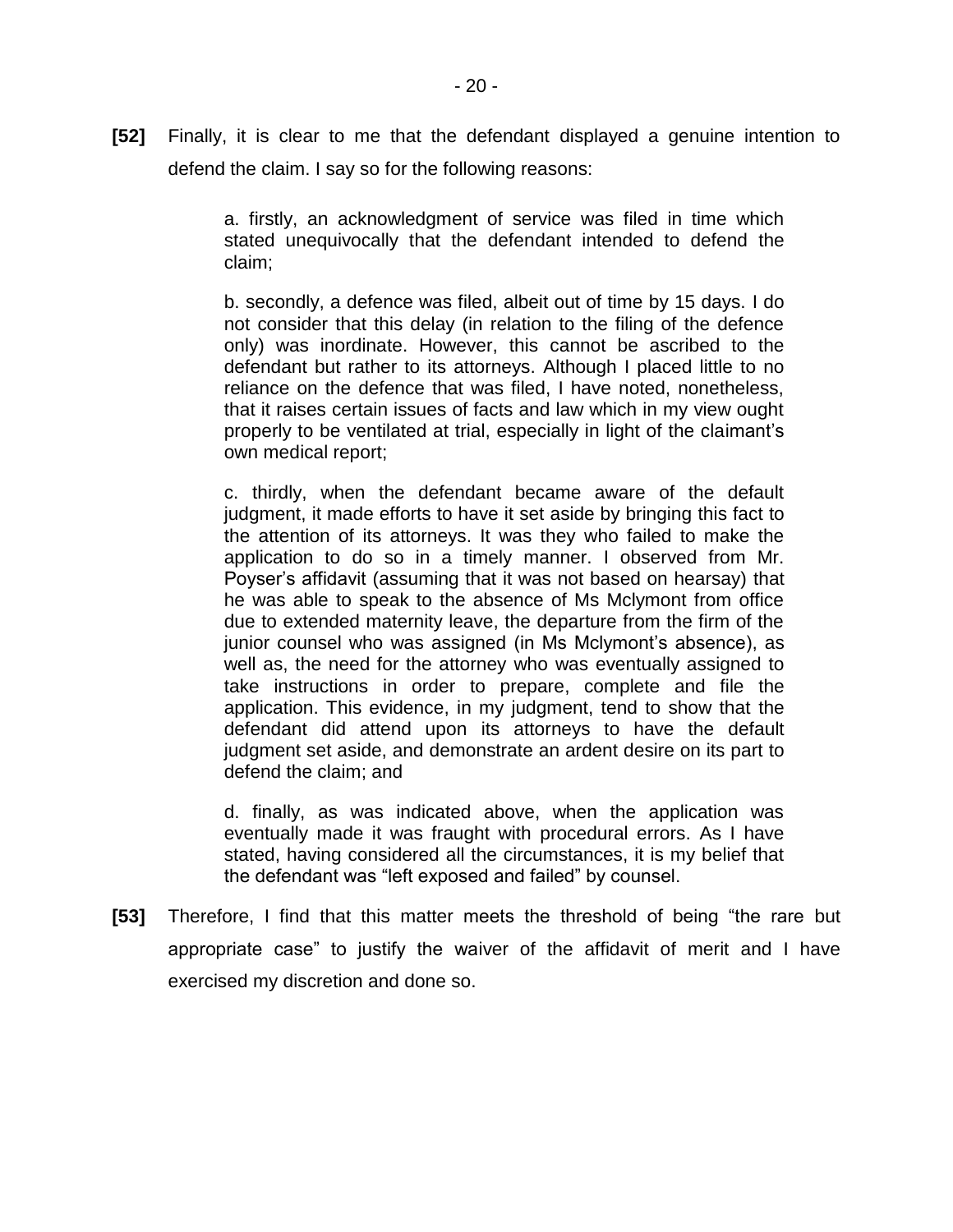# **Reasons for the delay in filing the defence and the promptness in making the application to set aside**

- **[54]** Both considerations set out at **CPR** 13.3(2) can be conveniently dealt with under the same heading. Especially since, Mr. Poyser's affidavit was primarily focused on proffering reasons for the delay in filing the defence as well as accounting for why the application to set aside was made over a year after finding out that judgment had been entered.
- **[55]** With regards to the reason for the failure to file the defence within time, I do not accept that this was as a result of making efforts to retain an attorney-at-law. Ms Mclymont's firm, PeterMc & Associates, was on record from as early as the  $3<sup>rd</sup>$  of February 2015 when the acknowledgment of service was filed (within time). The instructions may have taken some time, especially since the incident took place two (2) years prior to the claim and possibly due to the defendant being a company, however, it is to be noted that the defendant's intention to defend the claim was memorialised in the acknowledgement of service which actually stated (incorrectly) a shorter period of time<sup>20</sup> for filing the defence. Based on this error coupled with the time needed to take instructions, one would expect that steps would have been taken (prematurely) to either apply for an extension of time<sup>21</sup> or seek the claimant's agreement to same.<sup>22</sup> Neither of which was done (this again is but another example of the defendant being failed by counsel).
- **[56]** In the circumstances, I do not accept that there was a good explanation for the failure to file the defence within the prescribed time. As I noted previously, a more plausible explanation would have been that the time had been

 $20$  28 days instead of 42 days

<sup>21</sup> See: **CPR** 10.3(9)

<sup>22</sup> See: **CPR** 10.3(5)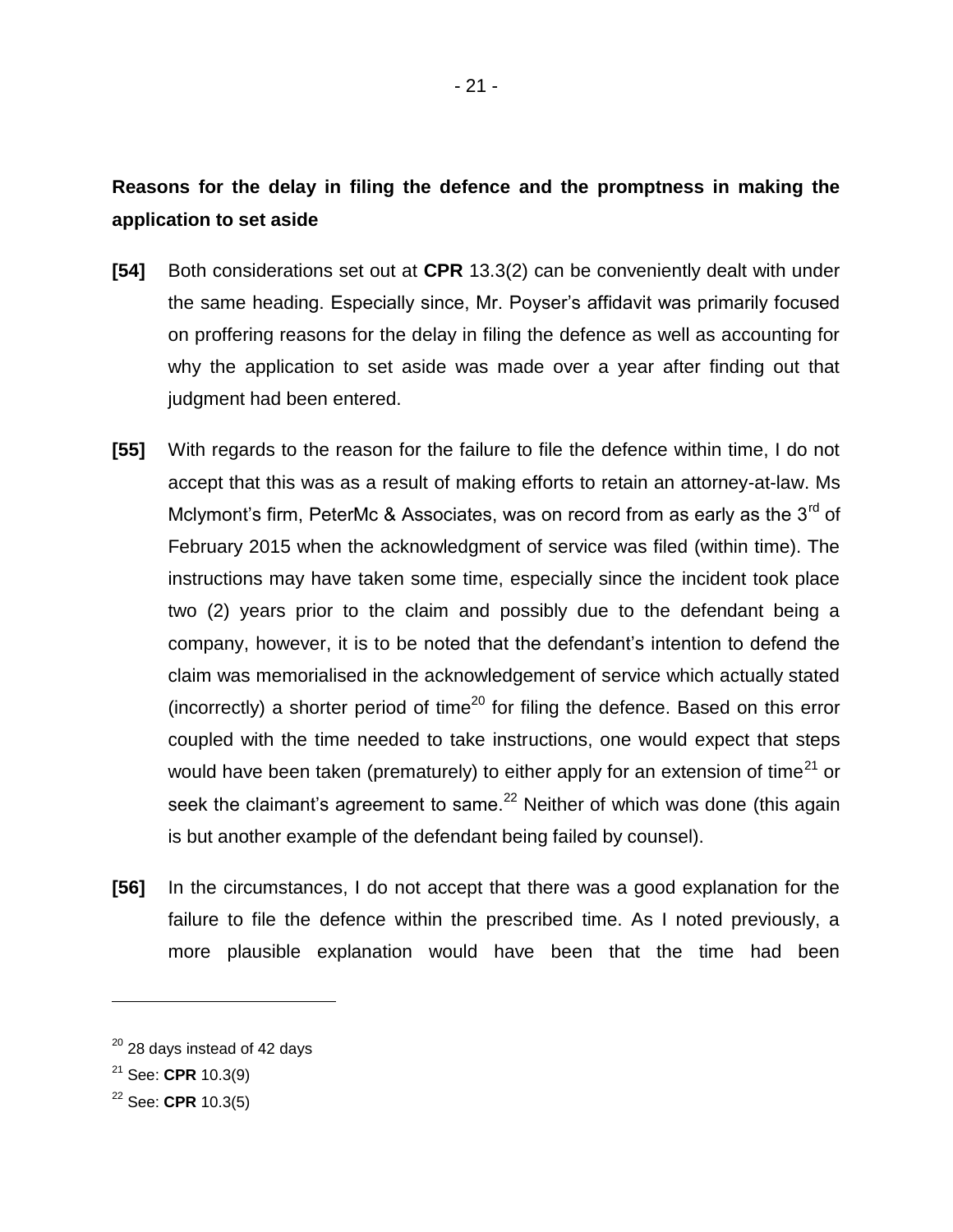miscalculated. However, there is no evidence from counsel or anyone to this effect. An affidavit from Ms Mclymont, in my view, would have greatly aided the defendant in this regard.

- **[57]** While the defence was only 15 days out of time, a factor which the court may consider, it is to be noted that the consideration, specified under **CPR** 13.3(2), with regards to promptness has to do with the application to set aside. I do not accept that the defendant applied to the court as soon as reasonably practicable after finding out that the default judgment had been entered. As previously stated this application was made over a year after finding out about the default judgment and by the same attorneys on record.
- **[58]** With regards to the reason for the delay, which is also not a specified consideration, I think there is merit in Mr. Jones' submission that the explanation contained in Mr. Poyser's affidavit was unlikely to have been from his own personal knowledge. It is more likely that he was advised of same. Even if the internal workings of the firm were in fact known to Mr. Poyser by virtue of his visits to the firm or otherwise, I would not regard this as a satisfactory explanation for the inordinate delay.

#### **Conclusion**

**[59]** It is perhaps necessary to emphasise that although this court has enormous sympathy for the defendant, that it is the combination of the factors identified at paragraphs [36] to [40] and [50] to [52] which has ultimately led me to waive the requirement of the affidavit of merit, to overlook the unsatisfactory reasons and to be minded to set aside the default judgment. It is common ground that a default judgment is a thing of value and that the claimant ought not to be arbitrarily deprived of same. However, having regard to the particular facts of this case and the court's duty to give effect to the overriding objective when exercising its powers, any other outcome would in my view be unjust. While I accept that the claimant may be inconvenienced by the delay, I would adopt the reasoning of my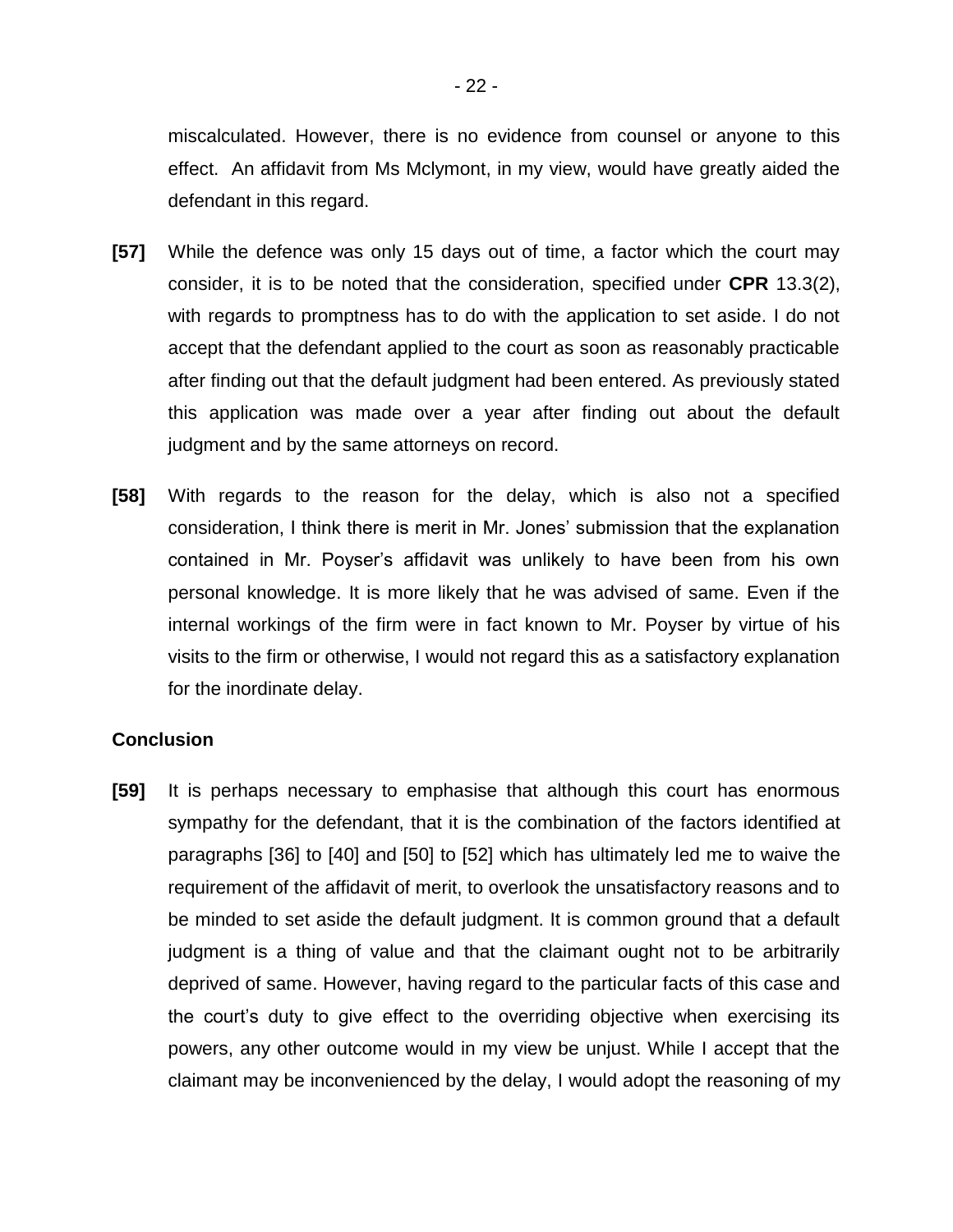sister, Straw J from *Cynthia Smith v Movac Protection Limited*<sup>23</sup>, and have regard to the fact that the defendant has already filed the proposed defence and the claimant would have similarly been put on notice of the defence. To my mind this would mitigate any real prejudice to the claimant.

**[60]** Based on the exceptional nature of the instant case and the conduct of counsel for the defendant, the court is minded to make a wasted costs order pursuant to **CPR** 64.13. It seems that while it would be appropriate for the claimant to be awarded the costs of this application, it would be unreasonable to expect the defendant company to pay same. Having regard to **CPR** 64.14, the court hereby notifies Ms Mclymont that it is minded to make such an order for the reasons contained in paragraphs [36] to [40] and [55] to [56] herein. Ms Mclymont will be permitted to show cause why such an order should not be made, on the 9<sup>th</sup> of January, 2018 at 9:30 a.m. before me in Chambers 5.

## **Disposal**

- **[61]** It is hereby ordered that:
	- 1. The affidavit of merit is hereby waived.
	- 2. The default judgment entered on the  $9<sup>th</sup>$  of March 2015 is set aside.
	- 3. The time for filing the defence is extended to the  $19<sup>th</sup>$  of March 2015.
	- 4. The defence filed on the 19<sup>th</sup> of March 2015 is permitted to stand.
	- 5. The issue of costs is adjourned to the  $9<sup>th</sup>$  of January 2018 at 9:30 a.m.
	- 6. Counsel for the defendant is to file and serve written submissions on the issue of wasted costs on or before the  $8<sup>th</sup>$  of December, 2017.
	- 7. The assessment of damages hearing set for the  $2<sup>nd</sup>$  of February 2018 is vacated.

 $23$  [2016] JMSC Civ. 75, see: paragraph [35]